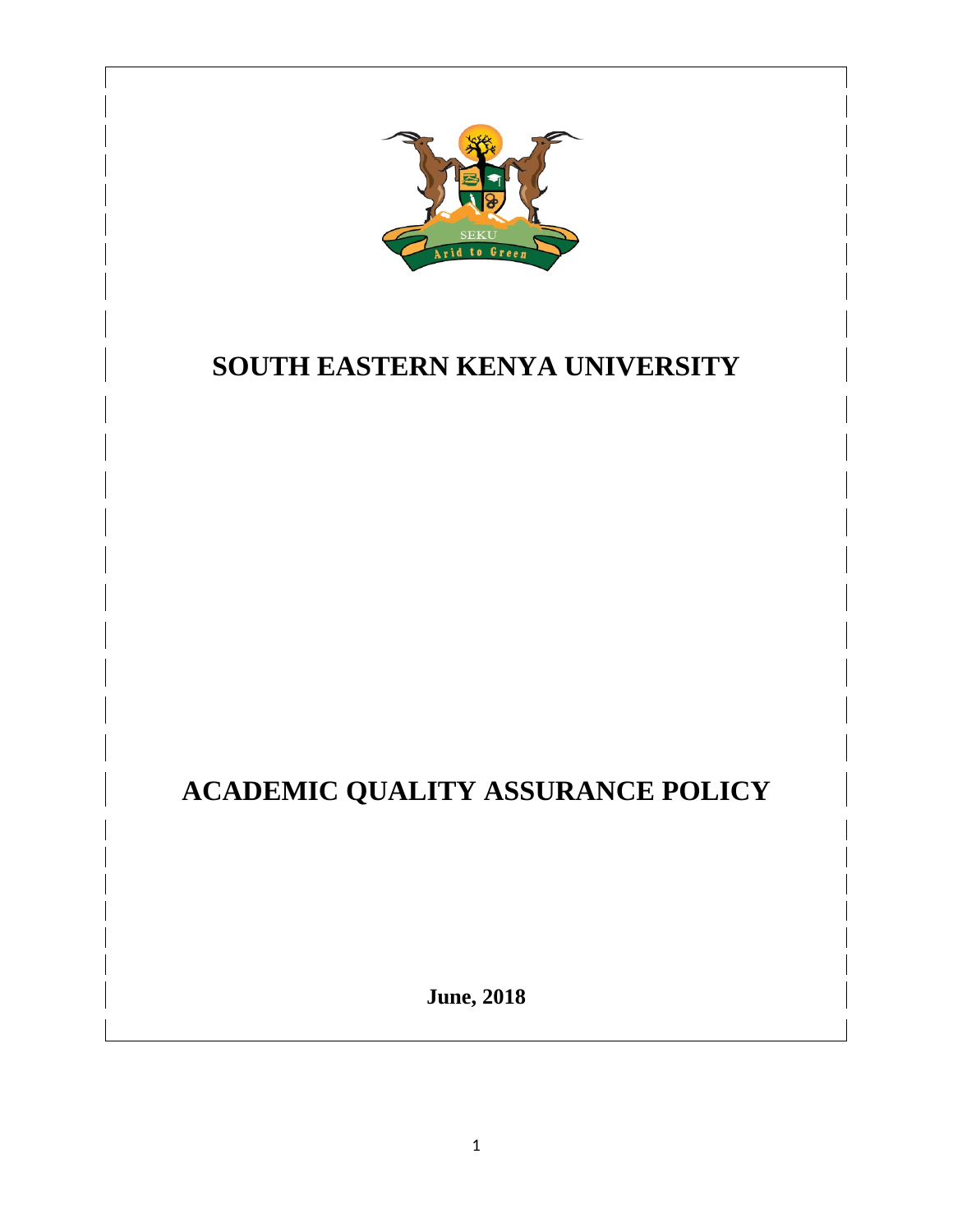# <span id="page-1-1"></span>**Vision**

To be a globally competitive center of excellence in teaching, research and innovation and service.

## <span id="page-1-0"></span>**Mission**

To provide quality education through teaching, research, extension, innovation and entrepreneurship with emphasis on dryland agriculture, natural resources and environmental management

# <span id="page-1-2"></span>**Core Values**

Professionalism Innovation Integrity Freedom of Thought Teamwork Respect for and conservation of the environment

# <span id="page-1-3"></span>**Our Philosophy**

Transforming lives through teaching, research, innovation and community service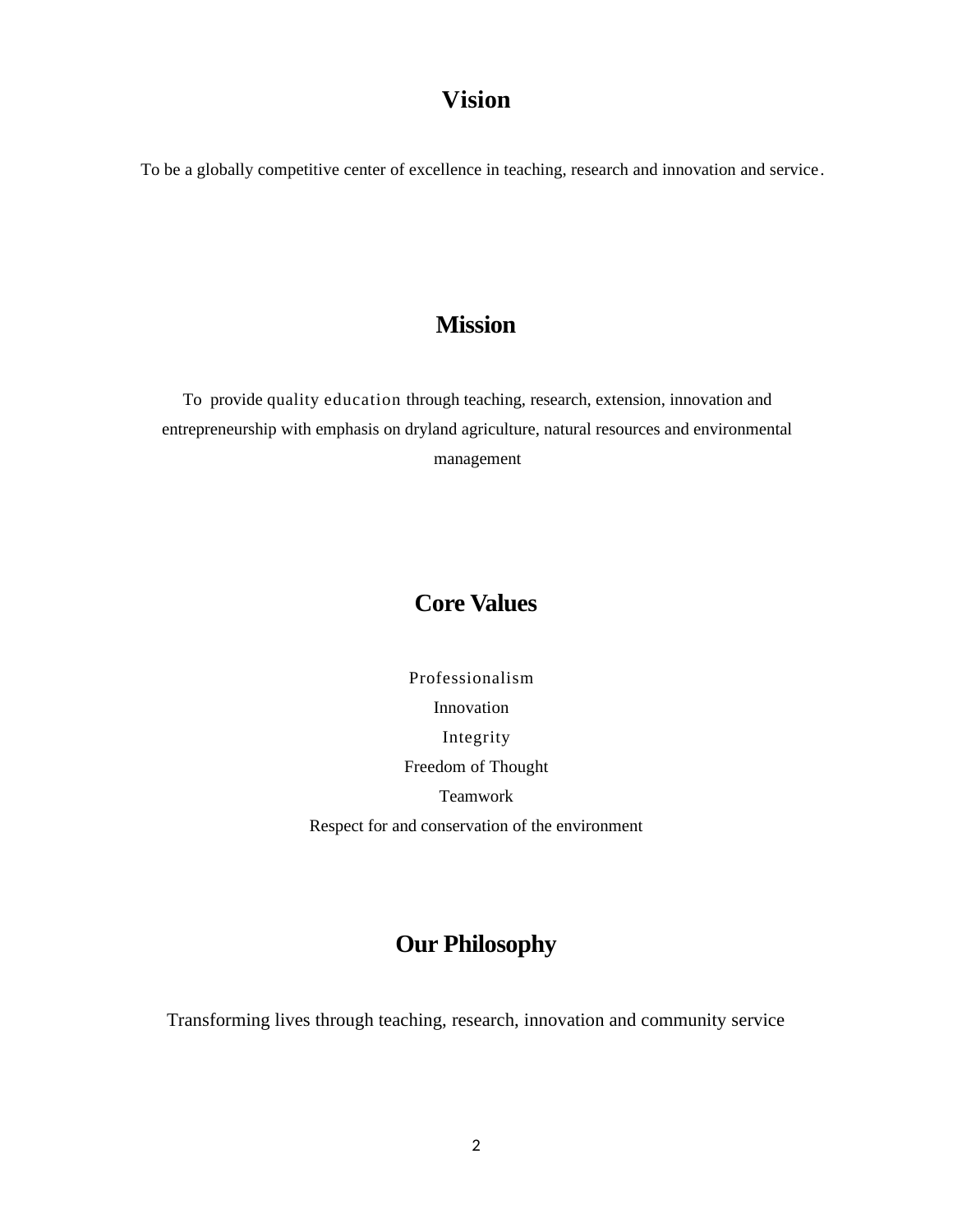## <span id="page-2-0"></span>**ABBREVIATION AND ACRONYMS**

| ASAL <sub>s</sub> : | Arid and Semi-Arid lands                                  |
|---------------------|-----------------------------------------------------------|
| CAT <sub>s</sub> :  | <b>Continuous Assessment Tests</b>                        |
| CUE:                | <b>Commission for University Education</b>                |
| ARSA:               | <b>Academic Research and Student Affairs</b>              |
| KNEC:               | Kenya National Examination Council                        |
| KCSE:               | Kenya Certificate of Secondary Education                  |
| <b>KUCCPS:</b>      | Kenya Universities and Colleges Central Placement Service |
| MDGs:               | Millennium Development Goals                              |
| SARs:               | <b>Self-Assessment Reports</b>                            |
| SEKU:               | South Eastern Kenya University                            |
| SEUCO:              | South Eastern University College                          |
| SLAs:               | <b>Service Level Agreements</b>                           |
| TQA:                | <b>Teaching Quality Assessment</b>                        |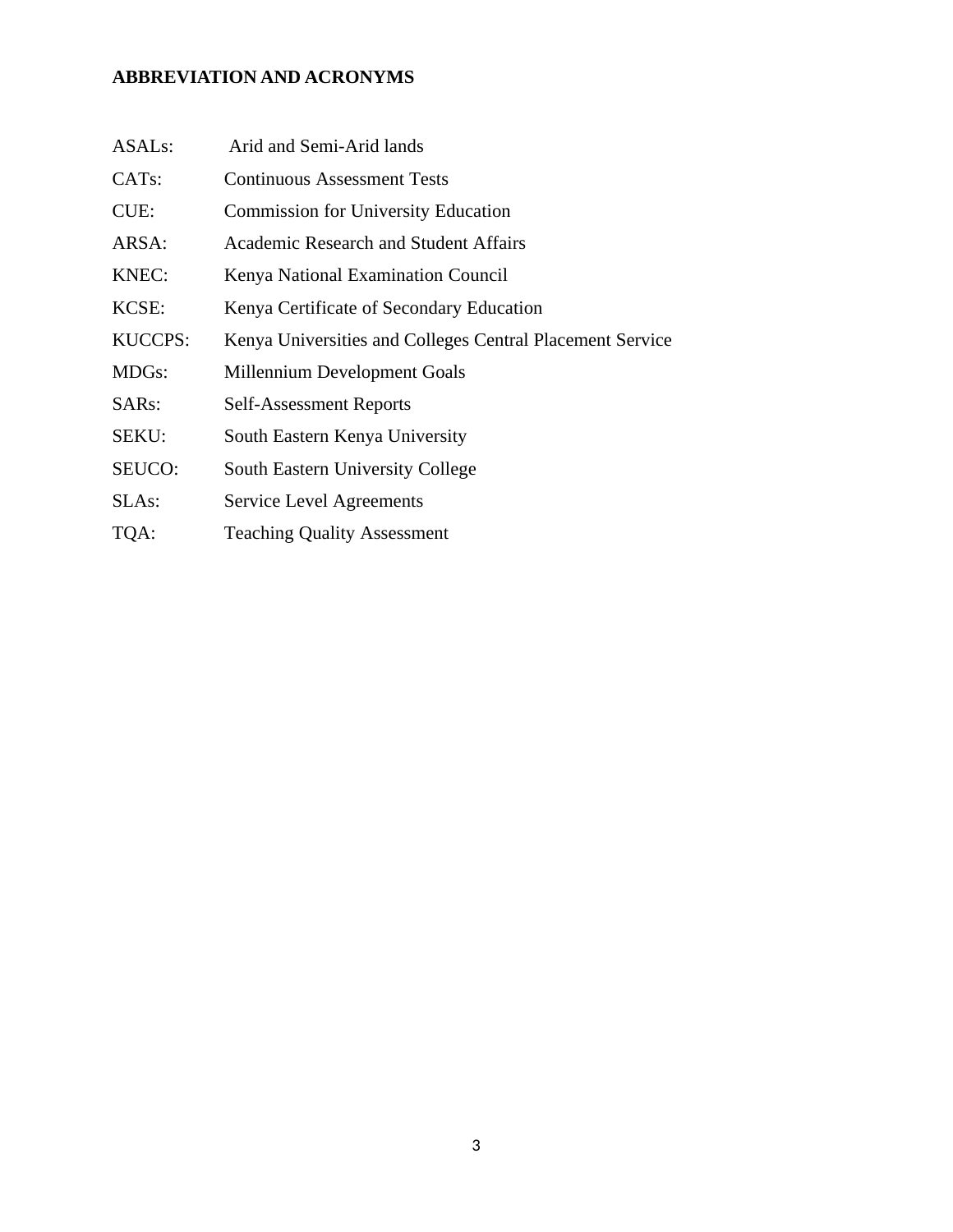## <span id="page-3-0"></span>**DEFINITION OF TERMS**

**Academic Quality Assurance –** A demonstration or verification that a desired level of quality of an academic activity has been attained or sustained, or is highly likely to be attained or sustained. Academic activities include teaching, learning, scholarship, research and research training for higher degrees by research.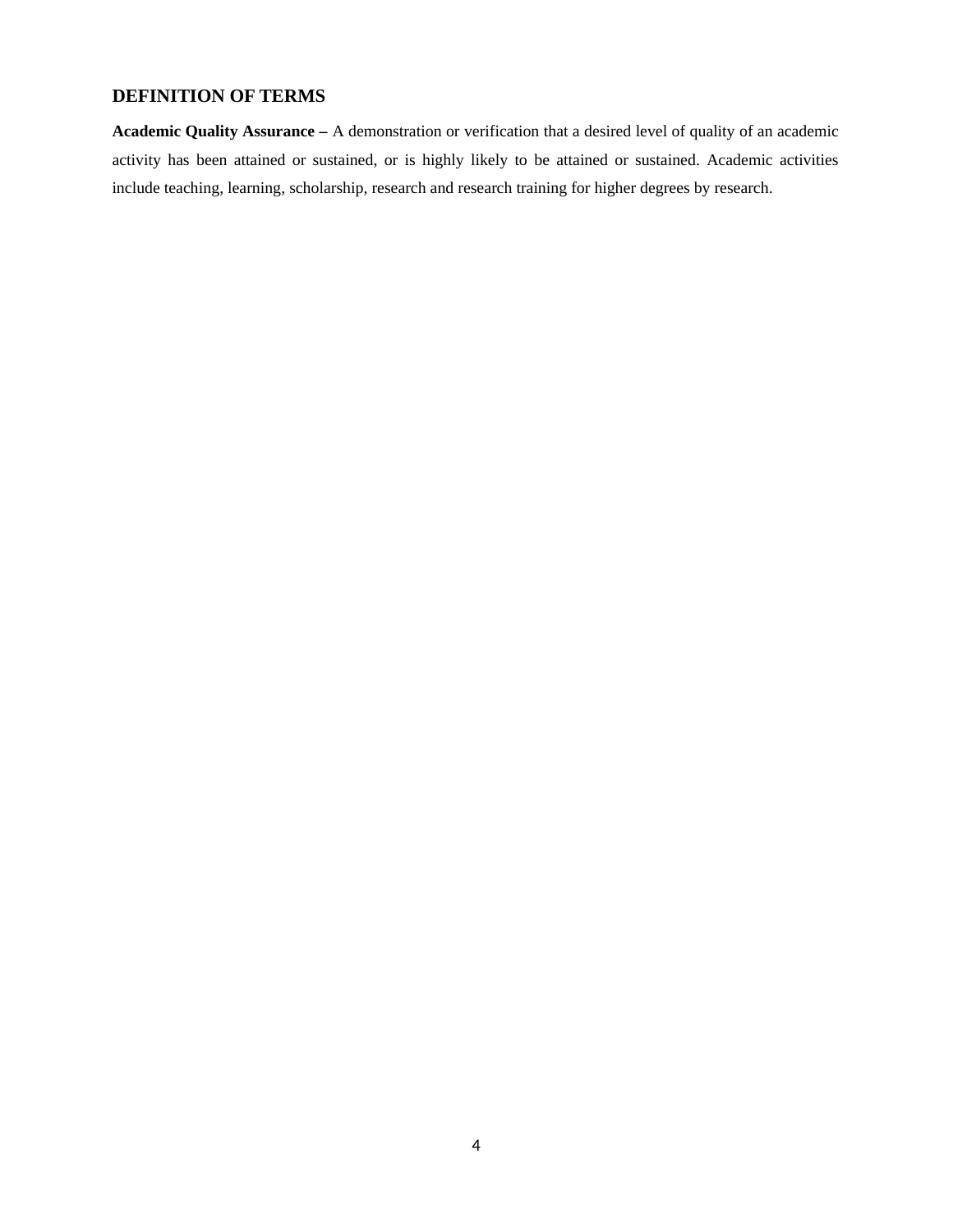## <span id="page-4-0"></span>**FOREWORD BY THE UNIVERSITY COUNCIL CHAIRMAN**

The University Council is committed to safeguarding provision of quality education in SEKU in line with the requirements of CUE, Universities Act. No. 42 of 2012 and Universities regulations,2014. The preparation of this Academic Quality Assurance Policy of the University is therefore timely as it will enable the University Council to fulfil its oversight responsibilities to the university. We note that the policy will allow the university to develop a tradition of maintaining high standards in the provision of quality education to our students. The policy would also assist the university to comply with the standards and guidelines of CUE including the Universities Regulations of 2014.

I urge that every effort be made to ensure that the provisions of this policy are fully implemented by the entire university community. It is through concerted effort of all staff in the university that SEKU will be able to provide an enabling environment for provision of quality education at undergraduate, postgraduate and Ph.D. levels.

**Dr. Reuben K. Chirchir Chairman of Council**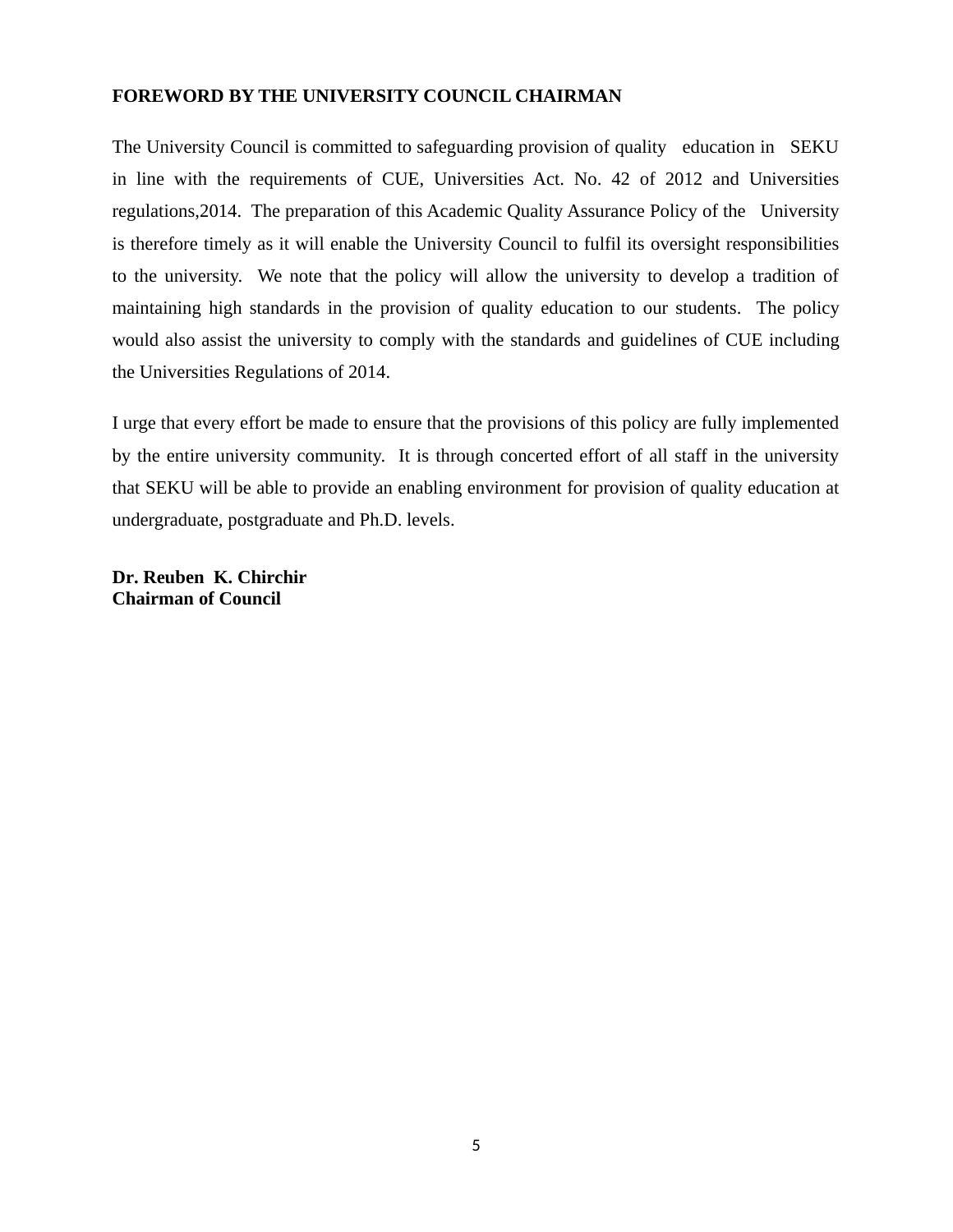#### <span id="page-5-0"></span>**PREFACE BY THE VICE CHANCELLOR**

The South Eastern Kenya University (SEKU) was granted a Charter on 1st March 2013. The University's main objectives and functions as outlined in its Charter are to play a leading role in the development and expansion of the opportunities for higher education and research in agriculture, forestry, mining, energy, water and environmental sciences with a special focus on ASALs. SEKU being a new University requires a comprehensive Academic Quality Assurance Policy to guide the implementation of its academic programmes. The University has thus formulated Academic Quality Assurance Policy not only to comply with the requirements of the CUE, but also as part of its quest for creating mechanisms that guarantee provision of quality University education. I am glad to note that this Policy has adopted best practices in the provision of university education. The Policy clarifies the roles of the University Senate, Management, Deans Committee, School and Departmental Boards in as far as Academic Quality Assurance is concerned. The Policy will provide the basis for internal processes of Academic Quality Assurance and review, external accreditation, and formal reporting to the University Management and the Senate, including other statutory institutions such as CUE.

The University Management is thus fully committed to the implementation of the Policy and will establish mechanisms of ensuring that it is updated from time to time to make sure it is consistent with the emerging trends in higher education sector, not only in Kenya, but also at regional and global levels. I urge all academic staff in the University, particularly Deans of Schools, Directors of Institutes and Chairmen of Departments to fully familiarize themselves with the provisions of this Policy and ensure it is implemented to the latter.

**Prof. Geoffrey Muluvi, PhD Vice Chancellor**

# <span id="page-5-1"></span>**Table of Contents**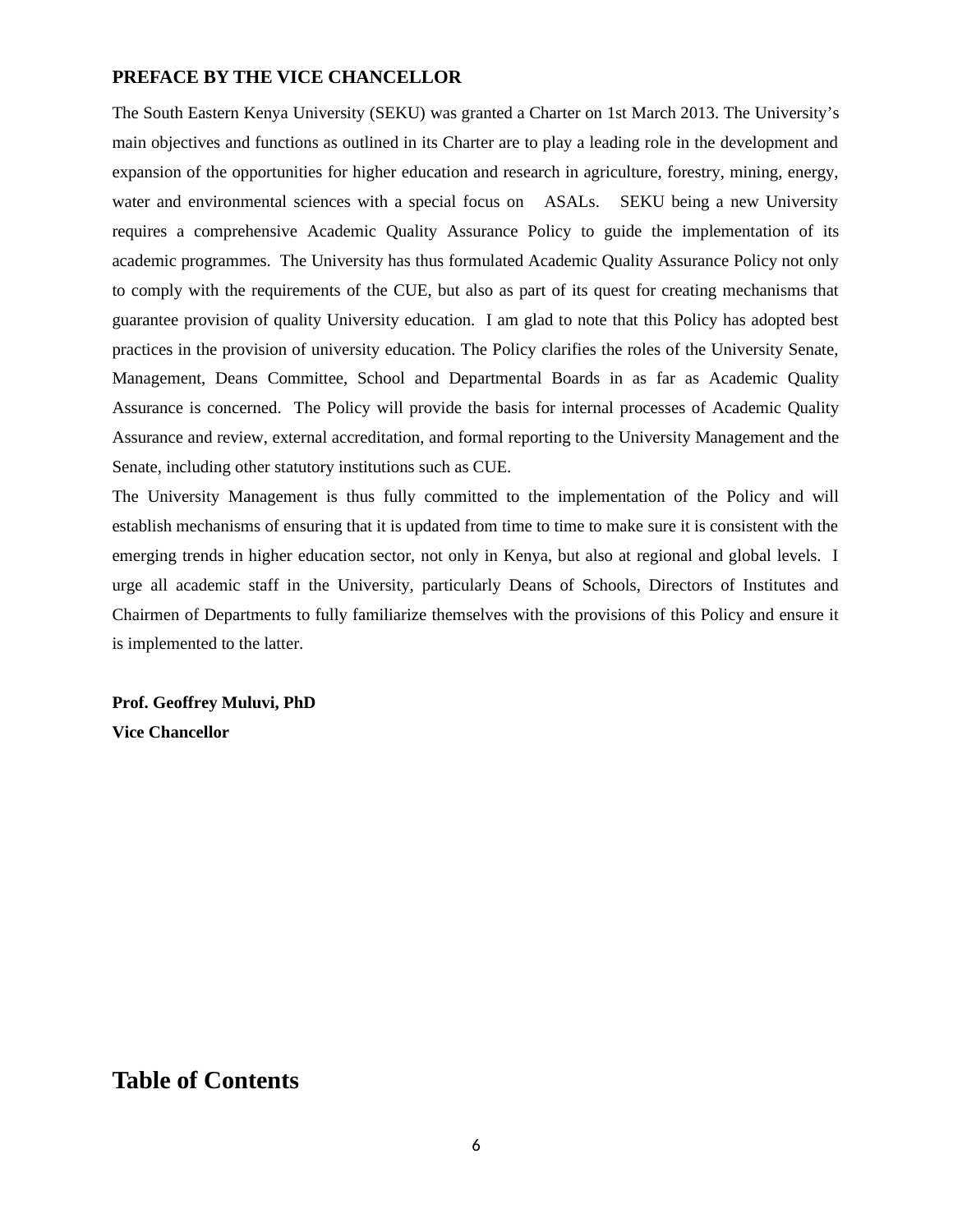| 1.     |  |  |  |  |  |
|--------|--|--|--|--|--|
| 1)     |  |  |  |  |  |
| 2)     |  |  |  |  |  |
| 3)     |  |  |  |  |  |
| 4)     |  |  |  |  |  |
| 5)     |  |  |  |  |  |
| 6)     |  |  |  |  |  |
| 2.     |  |  |  |  |  |
| З.     |  |  |  |  |  |
| 2)     |  |  |  |  |  |
| (i)    |  |  |  |  |  |
| (ii)   |  |  |  |  |  |
| (iii)  |  |  |  |  |  |
| (iv)   |  |  |  |  |  |
| (v)    |  |  |  |  |  |
| (vi)   |  |  |  |  |  |
| (vii)  |  |  |  |  |  |
| (viii) |  |  |  |  |  |
| (ix)   |  |  |  |  |  |
| (x)    |  |  |  |  |  |
| (xi)   |  |  |  |  |  |
| (xii)  |  |  |  |  |  |
| 4.     |  |  |  |  |  |
| 1)     |  |  |  |  |  |
| 2)     |  |  |  |  |  |
| 3)     |  |  |  |  |  |
| 4)     |  |  |  |  |  |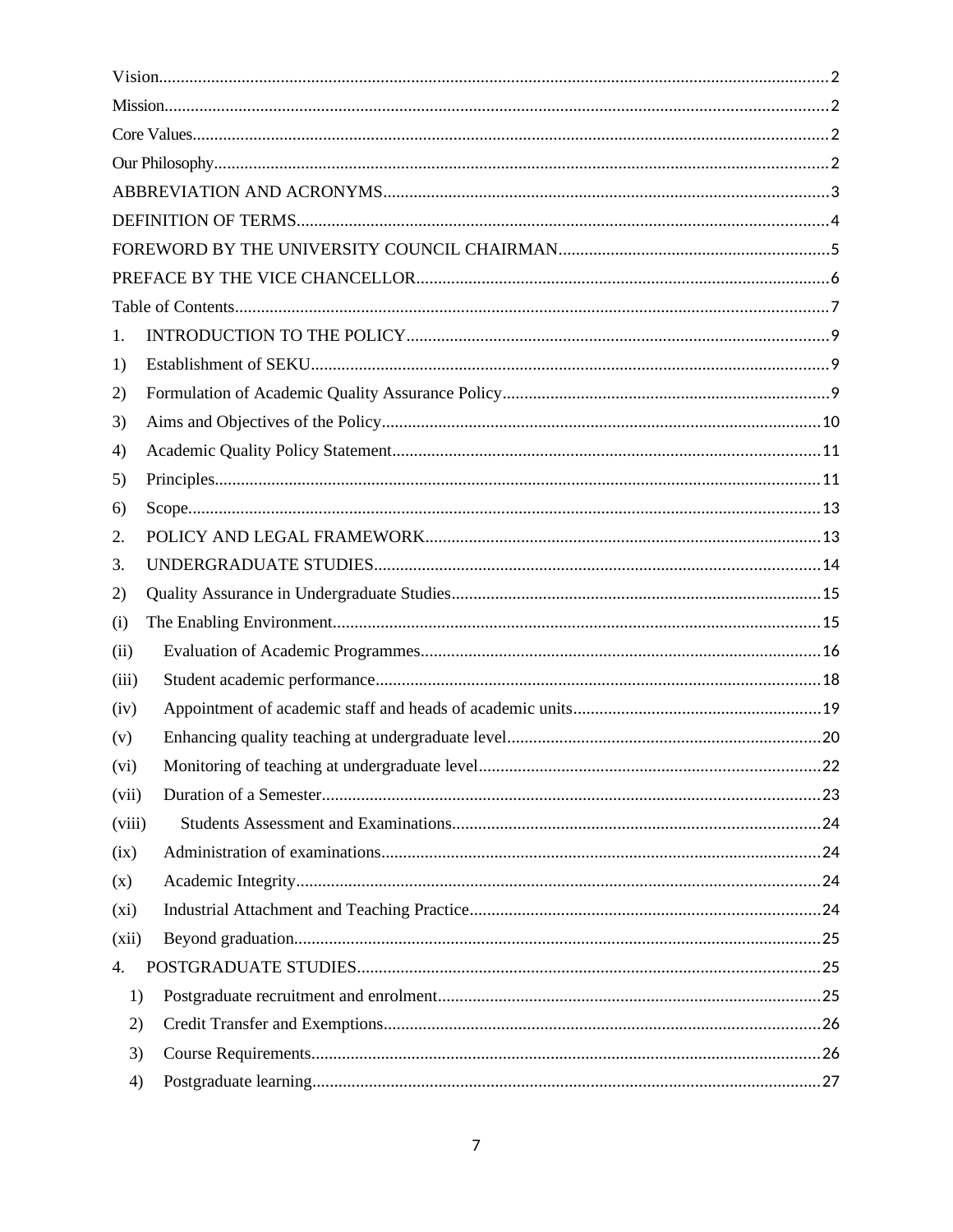|    | 5) |  |
|----|----|--|
|    | 7) |  |
| 5. |    |  |
|    | 1) |  |
|    | 3) |  |
|    | 4) |  |
|    | 5) |  |
|    |    |  |
|    |    |  |

## <span id="page-7-0"></span>1. INTRODUCTION TO THE POLICY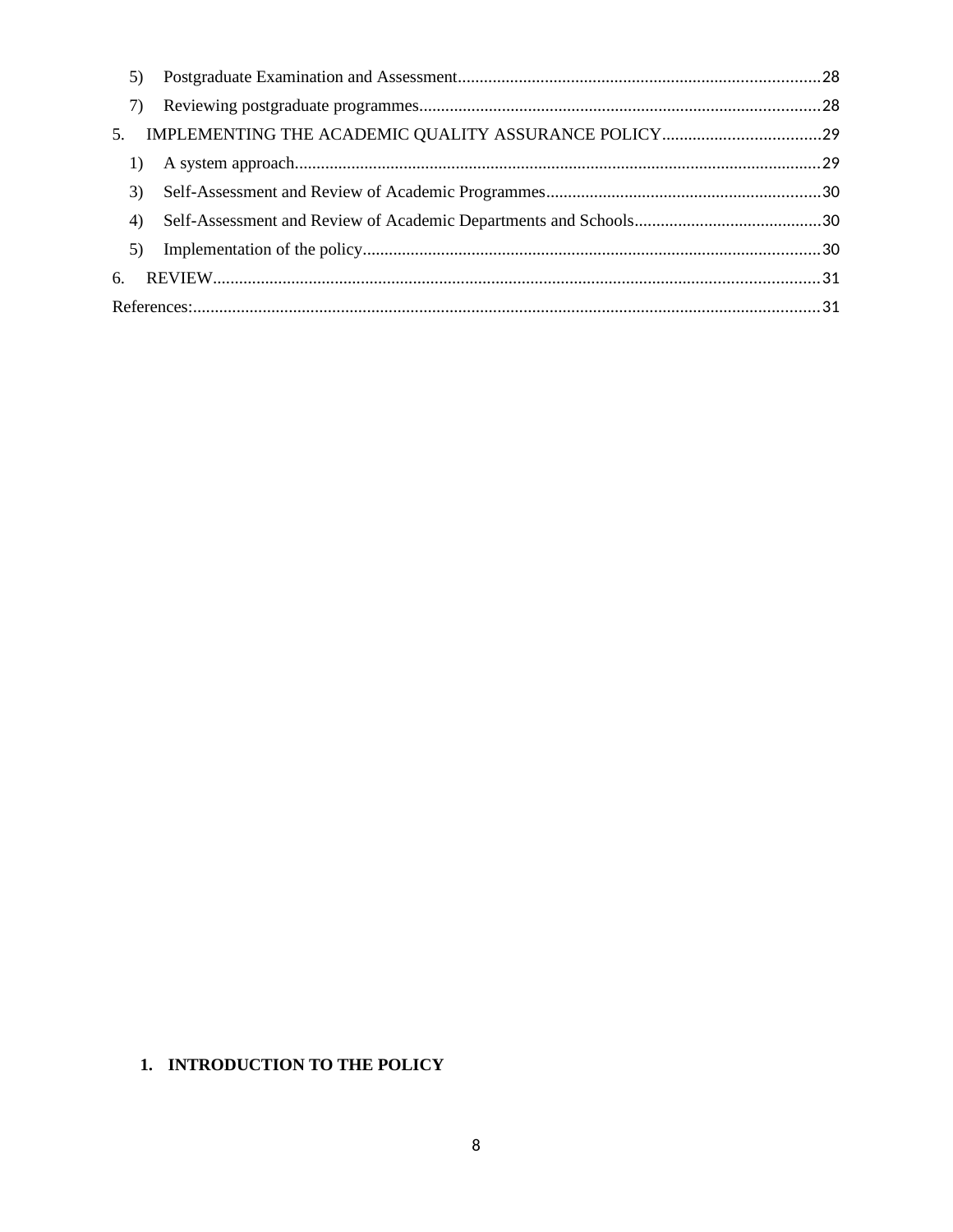#### <span id="page-8-0"></span>**1) Establishment of SEKU**

SEKU begun as SEUCO which was a Constituent College of the University of Nairobi established through Legal Notice No. 102 of 18th July, 2008. The University College was granted a Charter on 1st March 2013 to become a fully-fledged University. The University is governed by the Universities Act No. 42 of 2012, Universities Regulations (2014), Universities (Amendment) Act 2016, Universities Standards and Guidelines (2014), University Charter (2013) and University's Statutes (2017).

The University's main objectives and functions as outlined in its Charter are to play a leading role in the development and expansion of the opportunities for higher education and research in agriculture, forestry, mining, energy, water and environmental sciences with a special focus on arid and semi-arid lands (ASALs). This is in line with Vision 2030—Kenya's long-term development plan—which recognizes the importance of ASALs. SEKU being a new institution requires a comprehensive Academic Quality Assurance Policy to ensure quality in the implementation of its academic programmes.

#### <span id="page-8-1"></span>**2) Formulation of Academic Quality Assurance Policy**

- **(i)** The University is under obligation to develop Academic Quality Assurance Policy as part of its effort to meet the requirements of CUE and also improve its academic standards. The Policy framework recommended for SEKU has thus adopted the best global practices in the provision of quality University education.
- **(ii)** The Policy clarifies the roles of the University Senate, Management, Deans Committee, School and Departmental Boards and recommend establishment of new processes where these are not existing at SEKU. The policy will provide the basis for internal processes of academic quality assurance and review, external accreditation, and formal reporting to the University Management and the Senate, including other statutory institutions such as the Commission for University Education.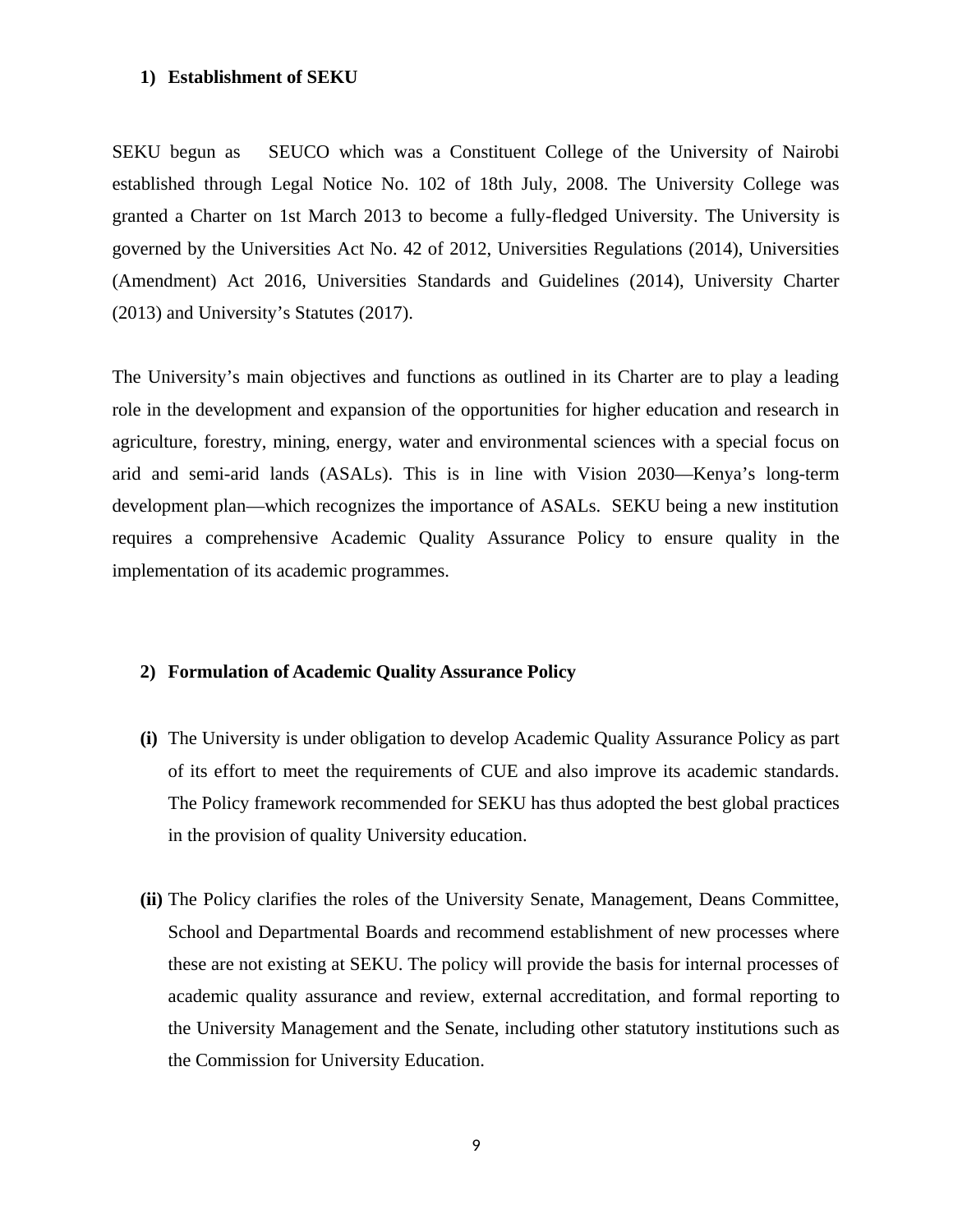- **(iii)** The Policy focuses on quality assurance in key areas such as: recruitment and promotion of academic staff, development and accreditation of programmes, admission of students, credit waivers and transfer, examinations, internal and external review of examinations, student internship and industrial attachments, staff and student research and evaluation of teaching effectiveness among others.
- **(iv)**The primary focus of the Academic Quality Assurance is on teaching and learning, and is aimed at promoting the enhancement of student learning. Matters related to research are included in the research policy of the university.
- **(v)** The Policy will enable the University to maintain a reputation as a recognized institution of higher learning providing quality education. The implementation of the Policy will lead to the attainment and maintenance of appropriate management systems for teaching and learning, and the promotion of an effective environment in which teaching and learning in the University can prosper.
- **(vi)**The Policy will continually create opportunities for change and present a dynamic process in which new changes within teaching are expected, respected and allowed to develop, in the context of thorough evaluation and dissemination. The Policy will also enable the University to comply with the requirements of the Universities Act 2012 as well as the standards and guidelines of CUE.

#### <span id="page-9-0"></span>**3) Aims and Objectives of the Policy**

The objectives of the Academic Quality Assurance Policy to: -

- i. Provide guidance in the development and implementation of internal and external academic quality assurance procedures and practices.
- ii. Ensure that the quality of academic programmes in the University meets standards expected by stakeholders.
- iii. Ensure that graduates who have undertaken academic programmes in the University have attained skills and knowledge that are valued by stakeholders.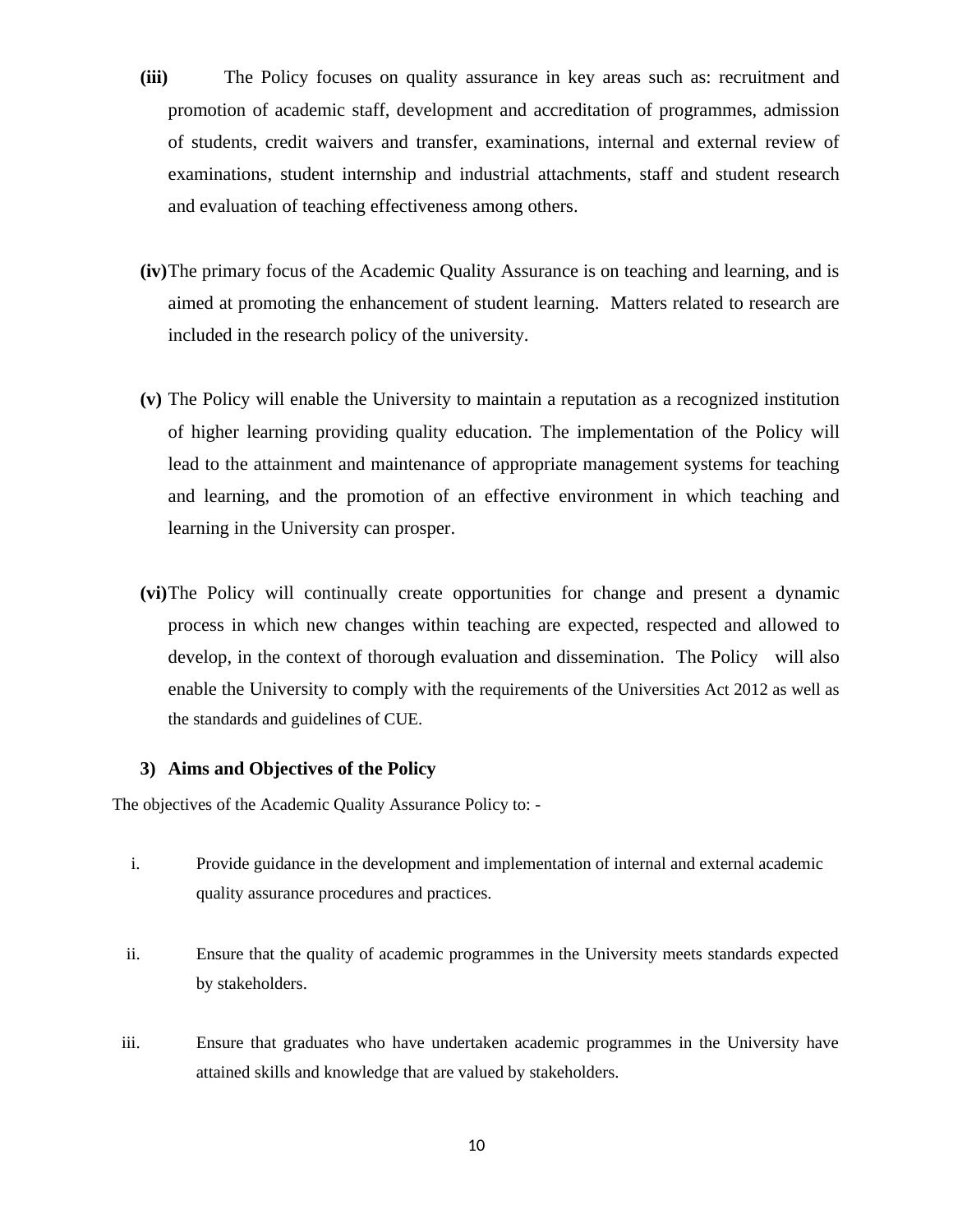- iv. Enable the University assure itself, its stakeholders and CUE that its policies, systems and processes for the development, maintenance and enhancement of quality in all its educational provisions are functioning effectively.
- v. Facilitate development of a culture of continuous quality improvement in the university in order to achieve academic excellence.

#### <span id="page-10-0"></span>**4) Academic Quality Policy Statement**

The Policy supports the University in ensuring that there is quality teaching, learning and research to meet students' needs. The Policy also commits the University to enhance and maintain the quality of its teaching, learning, research, innovation, creativity and community service provisions through the process of continuous improvement and quality assurance. The University commits to communicate this Policy to stakeholders.

#### <span id="page-10-1"></span>**5) Principles**

The University acknowledges that:

- (a) The members of the University community are collectively responsible for maintaining and enhancing the quality of its academic programmes and for improving the quality of the student learning experience.
- (b) There is student involvement, participation and regular formal feedback in academic programme development, monitoring and review.
- (c) Academic programmes and quality assurance mechanisms are subject to internal and external peer evaluation and review, involving consultation with students, alumni and other stakeholders.
- (d) Academic programme quality will be judged based on a collection of evidence, and not on any single piece of evidence.

The principles that will underpin University's approach and *modus operandi* in as far as this Policy is concerned are outlined below:

**Principle 1:** *Holistic approach*. All aspects of the University's activities, academic, administrative and managerial, will be subject to audit and reporting.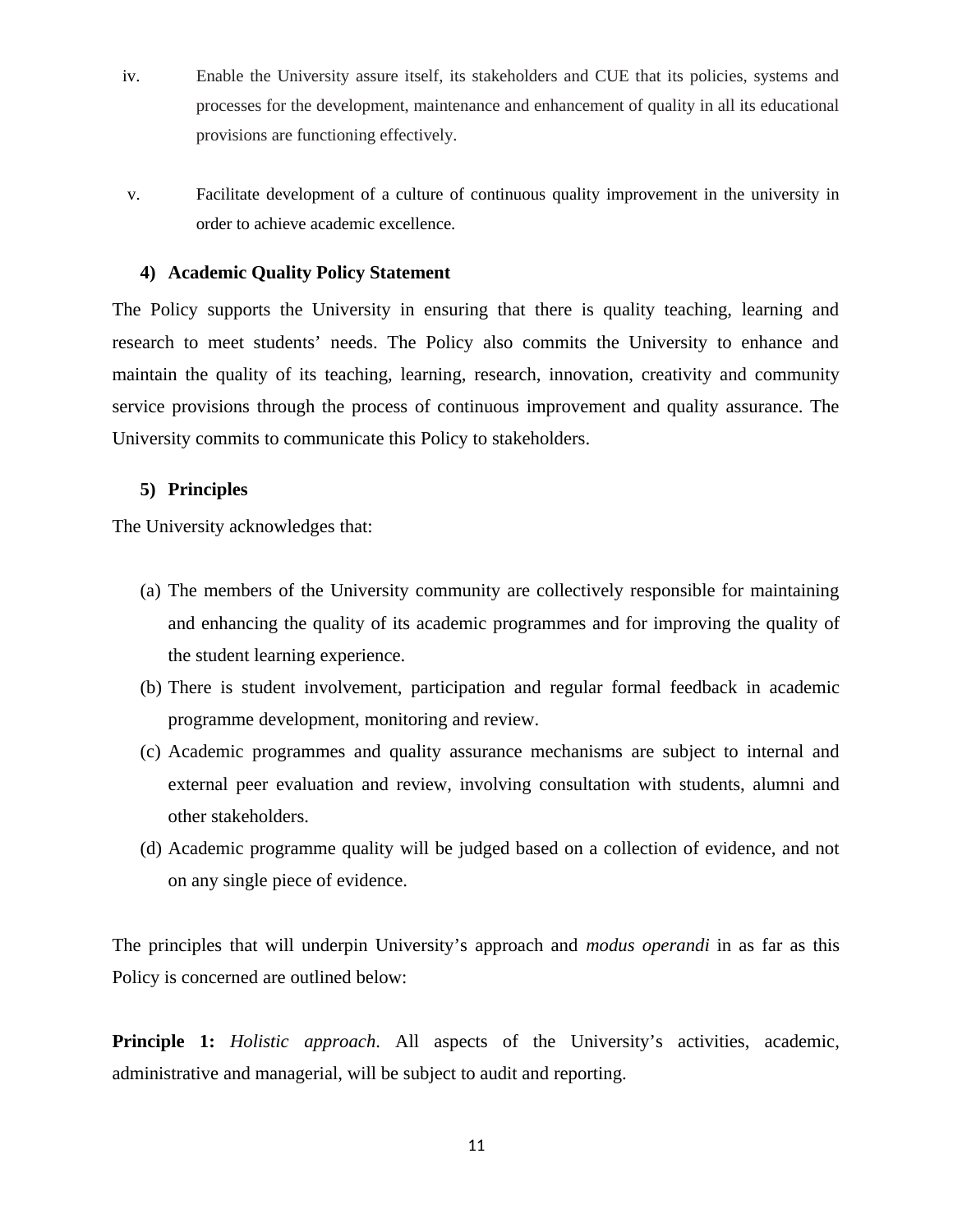**Principle 2:** *Based on self-assessment . . .Trust but verify...* The University will be judged according to its own objectives, that is, on whether or not it is achieving its own mission in a purposeful and clear fashion.

**Principle 3:** *Improvement focus.* The University Academic Quality Assurance will have a focus on assisting and facilitating improvement within the university. Audit is a valued tool to assist the university to enhance quality education.

**Principle 4:** *Planning framework.* The quality assurance model adopted presupposes a planning and evaluation framework to quality systems. Objectives must be planned, actions taken must be measurable in verifiable ways; plans are reviewed and measures implemented.

**Principle 5:** *Data and resources*. Whatever data and resources are needed for quality assurance, they should already be required by the University's internal quality systems and processes. The Academic Quality Assurance self-assessment approach builds assessments around what already happens or should be happening in the university.

**Principle 6:** *Quality teaching and learning*. Quality teaching, learning, research are essential to the University's mission, goals and activities. The University's quality assurance processes are intrinsic to the work of all staff, who are undertaking or supporting teaching and the promotion of learning and research.

**Principle 7:** *Benchmarking and evidence-based approach***.** The University evaluates its achievements against appropriate national and international benchmarks. Its quality assurance methods are evidence-based, where outcomes and feedback from stakeholders (including students, staff, employers and the community) will provide the basis for analyses and conclusions on which improvements are planned.

**Principle 8:** *Team spirit***.** The University's procedures reflect the principles of rigorous peer review in order to identify areas for improvement, foster collaboration, and team spirit, exchange of best practices and encourage a culture of critical self-evaluation.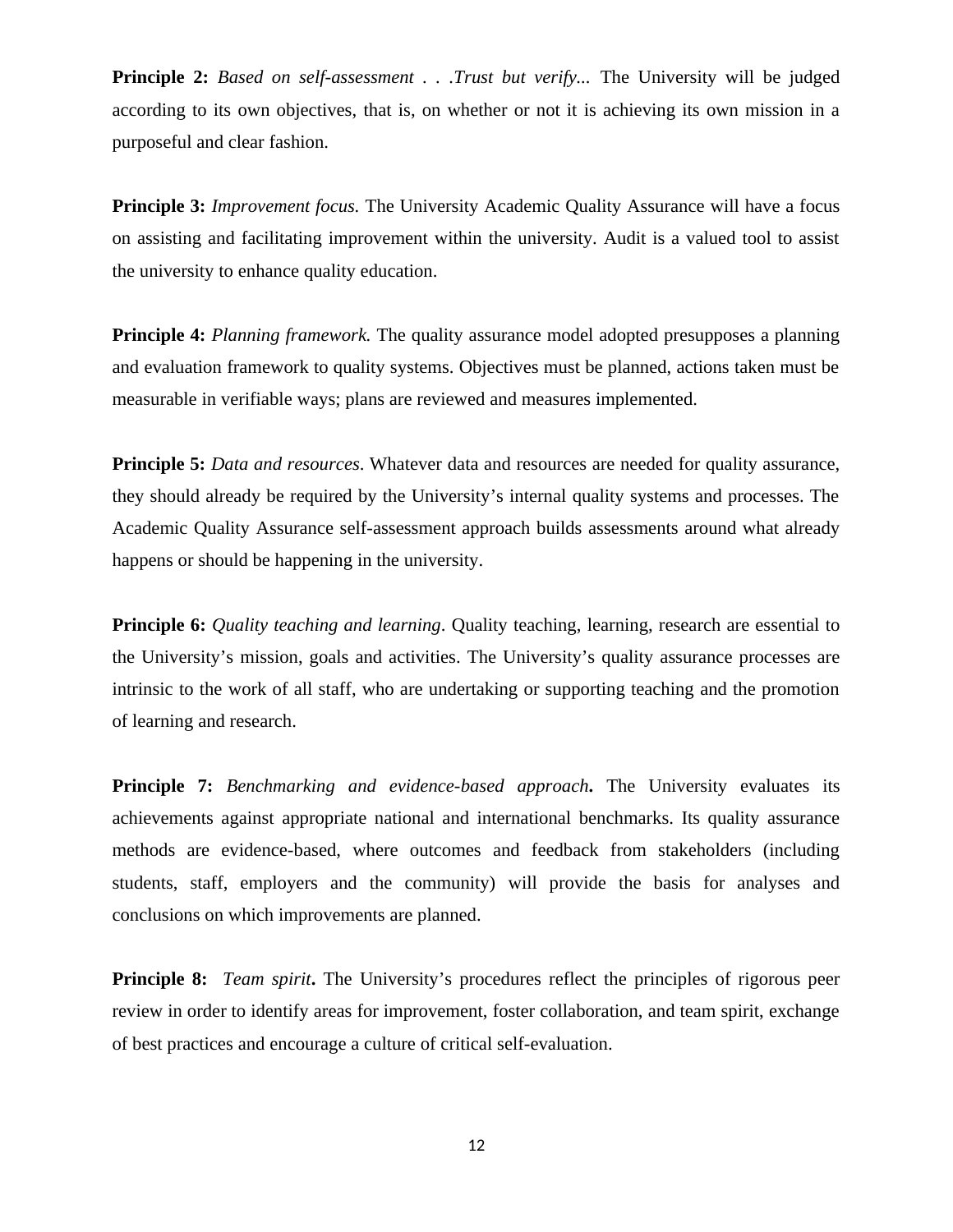**Principle 9:** *Modus Operandi of the Audit Processes***.** Members of audit teams will be independent of the university they are auditing and will be trained in auditing techniques. To assist both auditors and institutions, academic audit guidelines will be developed collaboratively between the University Directorate of Quality Assurance and the Senate.

#### <span id="page-12-0"></span>**6) Scope**

The Academic Quality Assurance Policy applies to all University's staff, students and other stakeholders as well as to all undergraduate and postgraduate academic programmes. The Policy shall apply to all units of the University through internal quality assurance mechanisms on a continuous basis and external quality assurance strategies which will be periodic.

The Internal Quality Assurance mechanisms shall focus on the quality of: programmes and courses, staff, teaching and learning experiences, staff/student performance assessment, support services, resources, facilities and research.

#### <span id="page-12-1"></span>**2. POLICY AND LEGAL FRAMEWORK**

1) SEKU begun SEUCO which was a Constituent College of the University of Nairobi established through Legal Notice No. 102 of 18th July, 2008. The University was subsequently granted University Charter on 1st March 2013 by the CUE to become SEKU. The University is governed in accordance with the Constitution of Kenya 2010 which is the supreme law of the Republic of Kenya, the Universities Act No. 42 of 2012, the Universities (Amendment) Act, 2016, the Employment Act and other relevant subsequent Subsidiary Legislations.

The formulation of the Academic Quality Assurance Policy of South Eastern Kenya University is in line with the South Eastern Kenya University Charter of 2013, the Commission for University Education Universities Standards and Guidelines 2014, the South Eastern Kenya University Statutes of 2017, the Kenya Development Blue-print Vision 2030 and the Public Officers Ethics of 2003 as revised in 2016. The policy is also consistent with the Sessional Paper No. 1 of 2005 on Policy Framework on Education, Training and Research and the MDGs.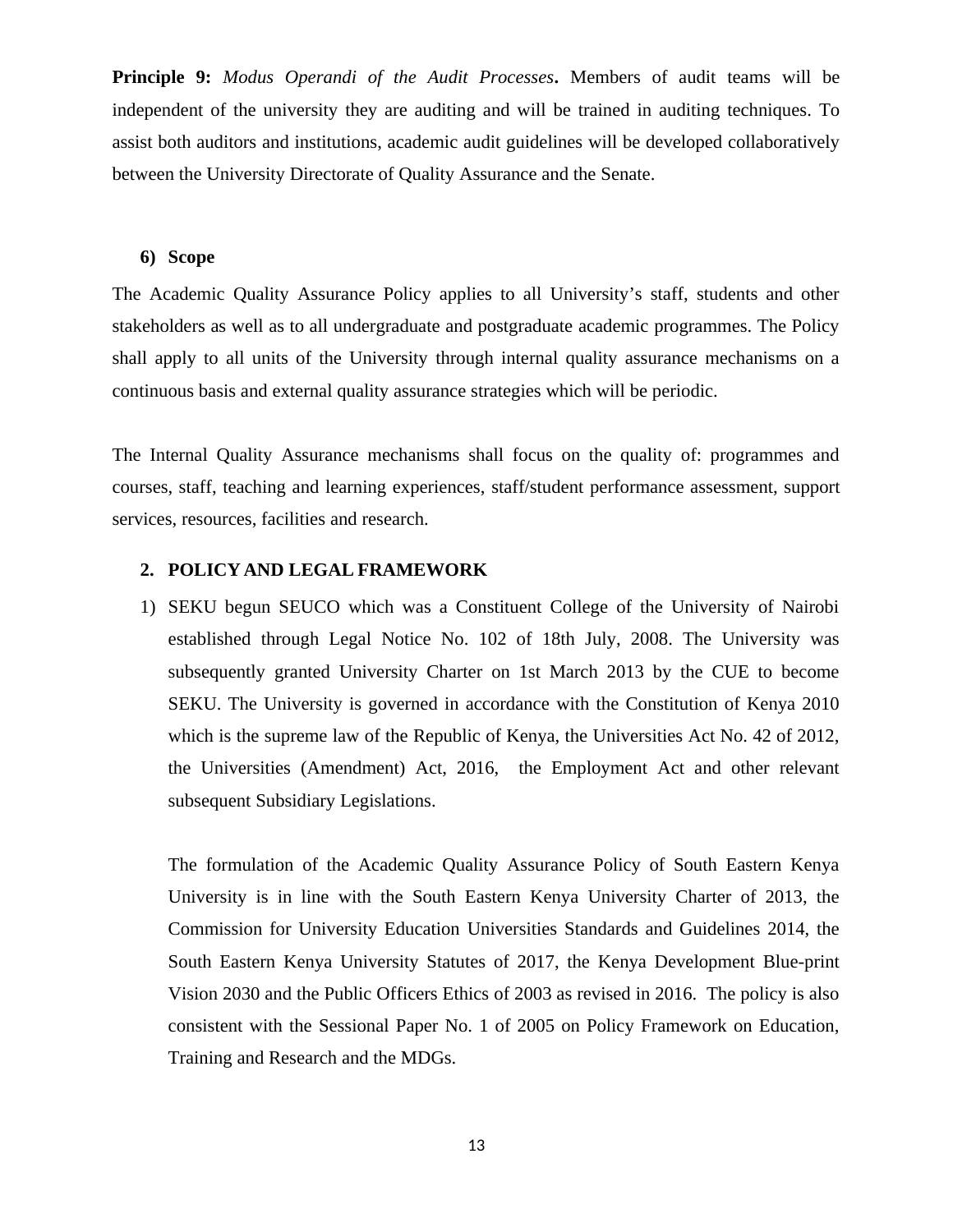The Academic Quality Assurance Policy will also contribute in the realization of the Sustainable Development Goals particularly those focused on improving access to education.

#### <span id="page-13-0"></span>**3. UNDERGRADUATE STUDIES**

#### **1) Recruitment and Admission**

- (i) The University shall admit students on the basis of an evaluation of their potential to succeed in their studies based on their performance in KCSE or equivalent as approved by KNEC. Such admission shall be based on the minimum requirement for admission to a degree programme as approved by the University Senate and the CUE.
- (ii) Placement into degree programmes in the University for government sponsored students shall be undertaken by the KUCCPS based on the capacities declared by the Schools of the University. The University shall admit self-sponsored students who have attained minimum entry requirements.
- (iii) The admission of undergraduate students shall be undertaken according to the University's admission rules and regulations.
- (iv)The granting of credit waiver to applicants holding Diploma Certificate including other equivalent qualifications from institutions recognized by the University Senate, shall be according to the University Policy on credit waiver and the Commission for University Guidelines on credit waiver.
- (v) The granting of credit transfers to applicants pursuing degree programmes from institutions recognized by the University Senate shall be undertaken according to the University policy on credit transfer and the Commission for University Guidelines on credit transfer.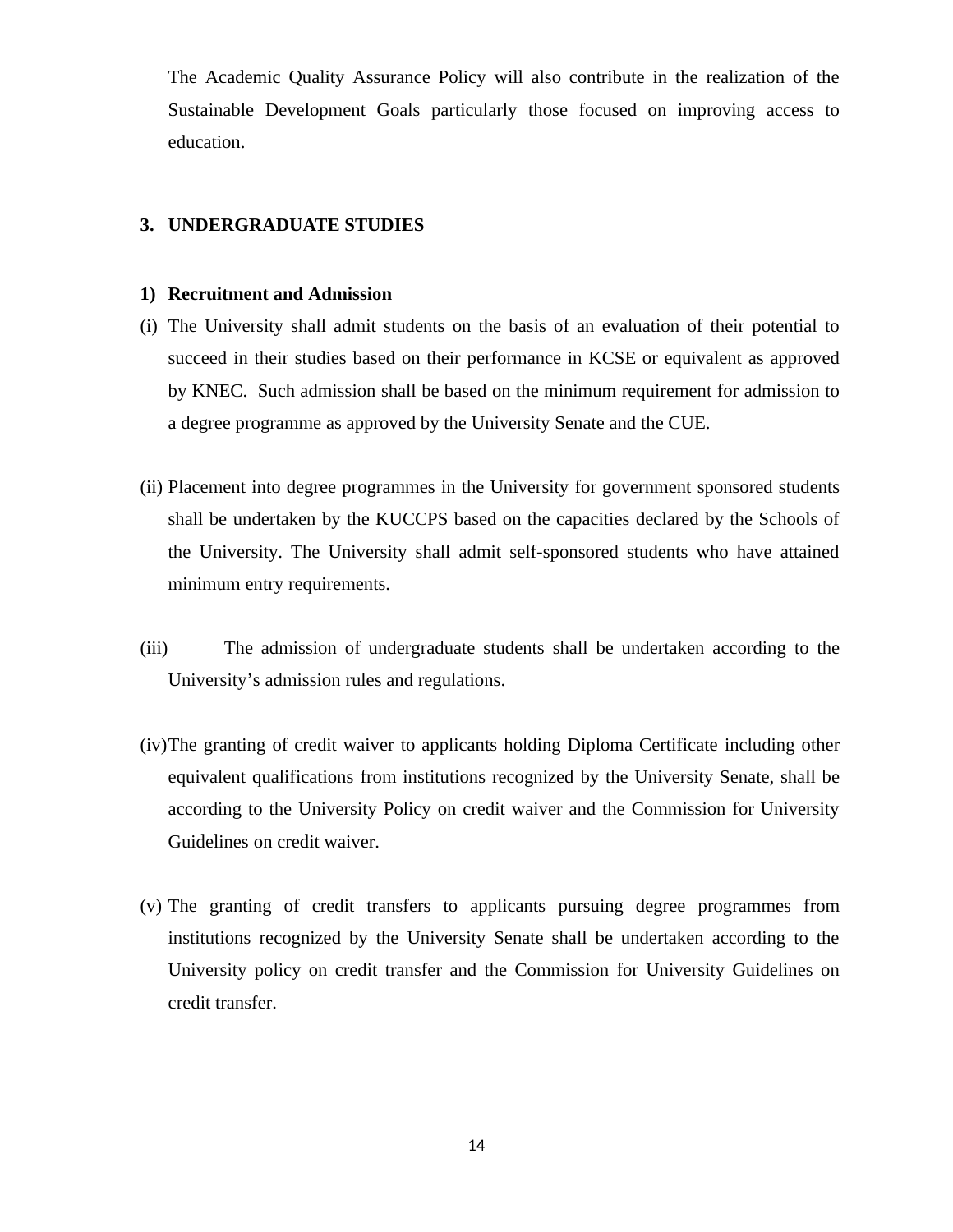(vi)Members of staff of South Eastern Kenya University wishing to be enrolled for undergraduate studies in the University shall not be admitted to academic programmes offered in the departments in which they are stationed.

#### <span id="page-14-0"></span>**2) Quality Assurance in Undergraduate Studies**

Quality Assurance in this area shall be considered in four dimensions as follows: (i) The "enabling environment" in which undergraduate education is offered; (ii) the evaluation of academic programmes; (iii) the review of students' academic performance and (iv) the evaluation of undergraduate teaching.

#### <span id="page-14-1"></span>**(i) The Enabling Environment**

- a) The enabling environment encompasses a full range of services, support activities and practices that facilitate good quality teaching and learning. This shall encompass the University residences, lecture rooms and classrooms, information technology, other teaching technology, laboratories and studios, and library services.
- b) The University shall enable effective teaching and learning, through provision of health, counseling catering and accommodation services and chaplaincy services to students. The University shall strive to ensure quality of these wide ranges of provisions where applicable since this is important in view of increasing competition among the public and private universities in Kenya and as the government considers to implement the differentiated unit cost system.
- c) The University shall strive to provide adequate resources such as lecturers, books, classrooms and shall comply with ratios stipulated in the standards and guidelines of the Commission for University Education.
- d) The University shall undertake TLA, which shall include ratings for the condition of classrooms and other features of the environment in a system for evaluation of teaching departments.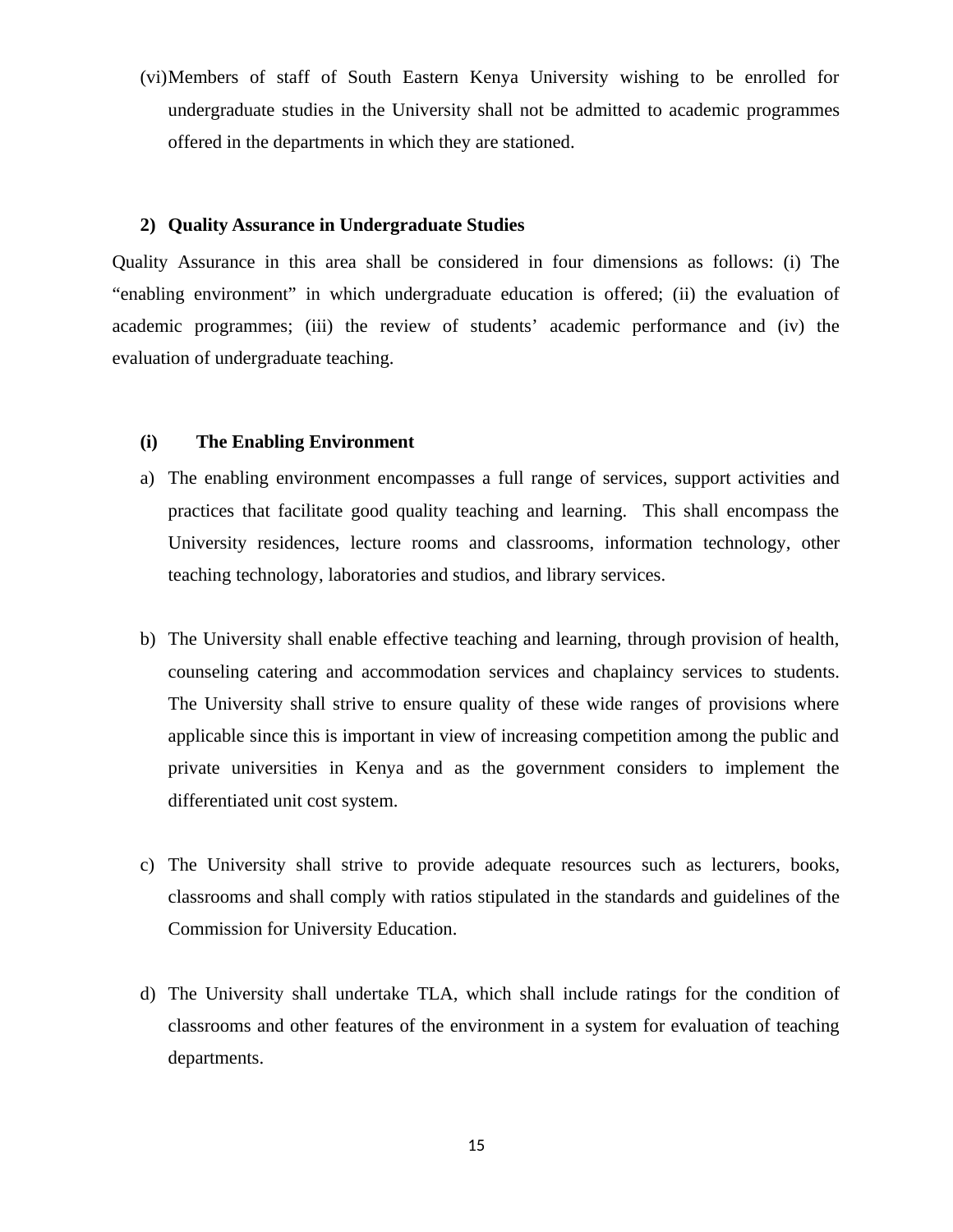e) The University will also establish acceptable quality standards for supporting teaching and learning by relying on SLAs. SLAs shall define the support services that are required by the Schools, establish the level at which these services should be provided, and allocate appropriate budgets.

#### <span id="page-15-0"></span>**(ii) Evaluation of Academic Programmes**

- (a) The University shall make provision for a range of controls over the quality of the Academic Programmes. These controls include:
	- (i) Approval of academic programmes by the Departmental Academic Boards, School Academic Boards, Deans Committee and the University Senate.
	- (ii) Evaluation of the Academic programme by the Academic Quality Assurance Committee.
	- (iii) External review of academic programmes by professionals and stakeholders in the field.
	- (iv)Accreditation of academic programmes by the Commission for University Education.
	- (v) Where appropriate, interaction with, and accreditation by professional bodies and councils.
	- (vi) Continual oversight of academic programme structure and content by School Academic Boards.
- (b) Formal responsibility for the implementation of academic programmes shall rest with the Chairman of Department who shall report to the Dean of the School in which the programme is housed.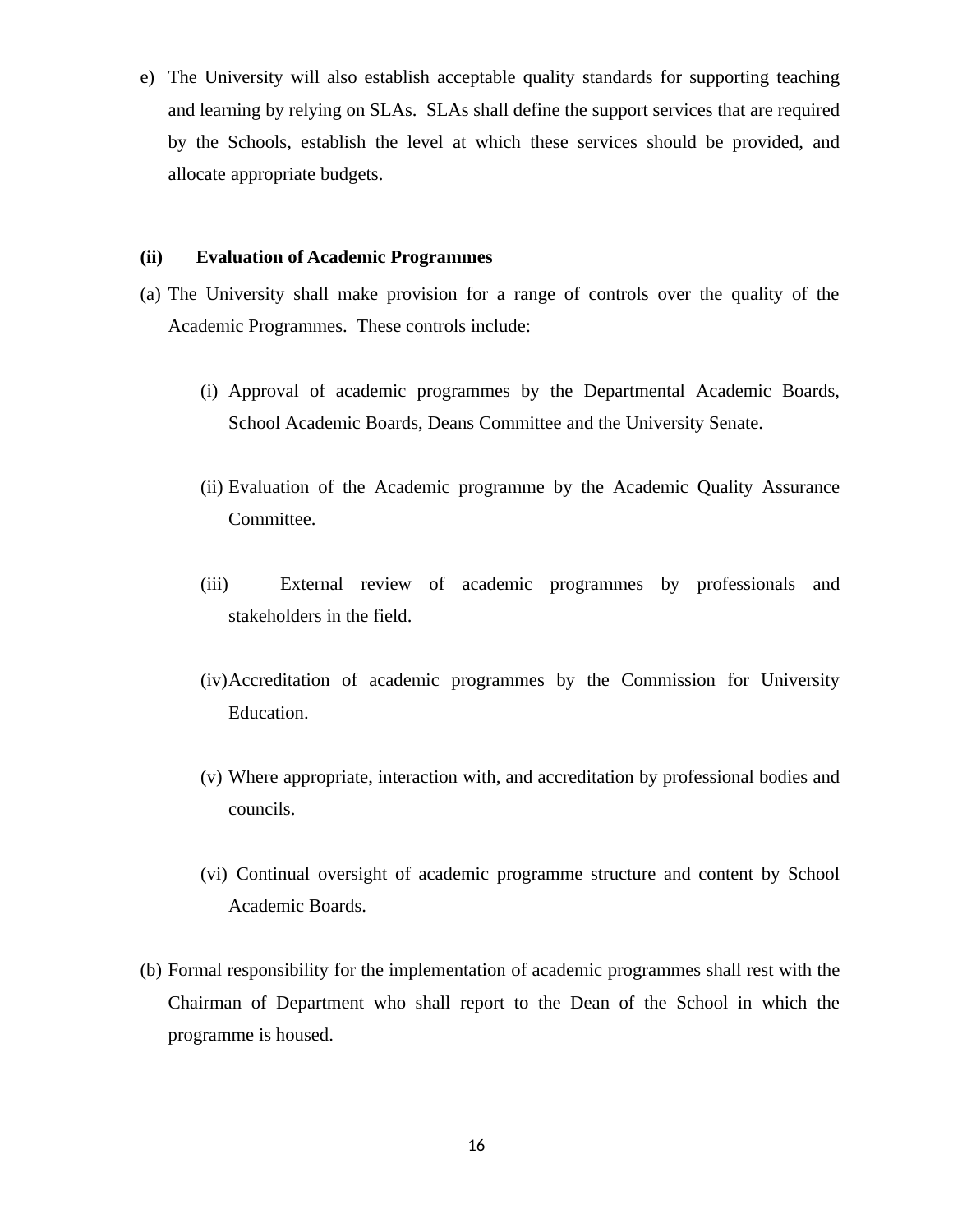- (c) The course units shall be the building blocks of academic programmes offered by University's academic departments. The Chairman of Department shall have the responsibility for the delivery of a course unit.
- (d) The control of the quality of the curriculum at the course unit level shall be achieved by:
- (i) Department level consideration of course design and content, through regular Departmental Board meetings.
- (ii) Motivation for new courses or for major changes in course content as directed by Departmental and/or Schools Academic Boards.
- (iii) Review and moderation of course curricula, examination papers and examination results by external examiners, who shall prepare and submit a report directly to the Vice Chancellor.
- (iv) The formal consideration of examination results by the Departmental and School Academic Boards and approval by Senate.
- (v) Consideration of issues of Policy by the Deans Committee and approval by Senate.
- (vi) Review of the academic programmes/curricula after every cycle as it may be appropriate.
- (e) In order for the SEKU's system of programme evaluation to meet the requirements of an integrated academic quality assurance system, the following shall be undertaken:
- (i) Establish a system for systematic review of Academic Programmes and Departments.
- (ii) Each School's Academic Quality Assurance Committee shall submit to the Senate, an annual consolidated report on the implementation of approved academic programmes accredited by CUE.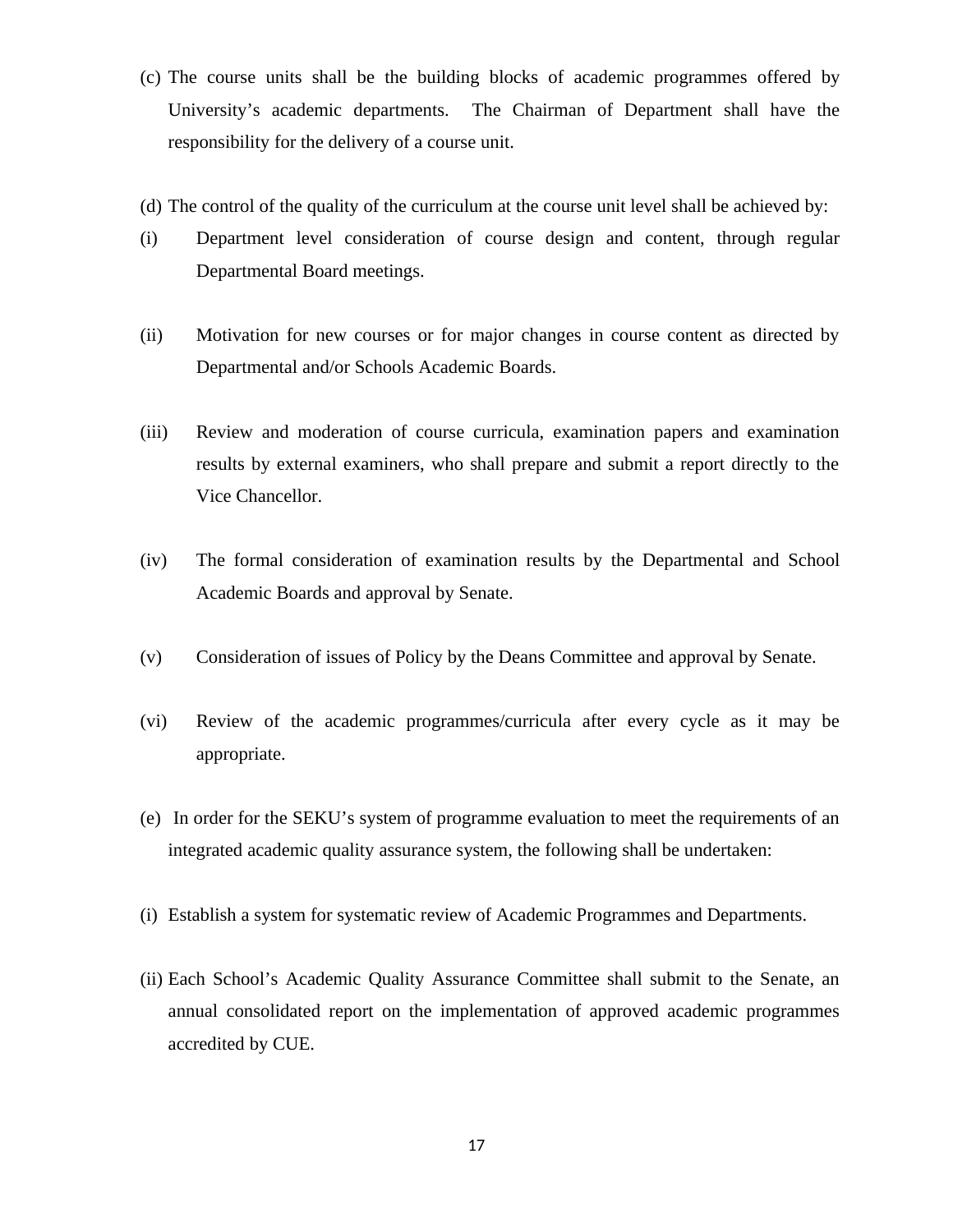- (iii) The Deans Committee shall review the system of external examination particularly its effectiveness as a system of academic quality assurance.
- (f) The Academic Boards shall take account of more qualitative and quantitative information that indicates programme quality through student evaluations. The student evaluations shall focus on in-class performance of lecturers and the evaluation of tutorials, assignments and reading materials.
- (g) The student evaluations shall be the responsibility of Chairmen of academic Departments. The summaries on the analyses of student evaluations provided by the Directorate of Performance Contracting and Quality Assurance shall be tabled to the School's Academic Boards and the Senate.
- (h) The University shall promote a system for mentorship of students who shall be exposed to senior, experienced academic staff in order to motivate them and enhance their enthusiastic engagement with their disciplines. Where large classes are a feature of a programme, the university shall introduce small-group opportunities so as to minimise the alienation experienced by many (especially first-year) undergraduate students.
- (i) Wherever possible, students at senior undergraduate levels should have the opportunity of engaging with practical and community-based issues as an integral part of their curriculum in ways that bring them into fruitful interaction with constituencies outside the university.

#### <span id="page-17-0"></span>**(iii) Student academic performance**

- (a) The key agencies for student academic performance shall be the University Senate, Academic Departments and Schools.
- (b) The University shall establish a quality assurance body that shall have the responsibility of monitoring the performance of students across Schools. The process of continual oversight of student performance by the Academic Quality Assurance Committee shall be a key element in academic quality assurance system.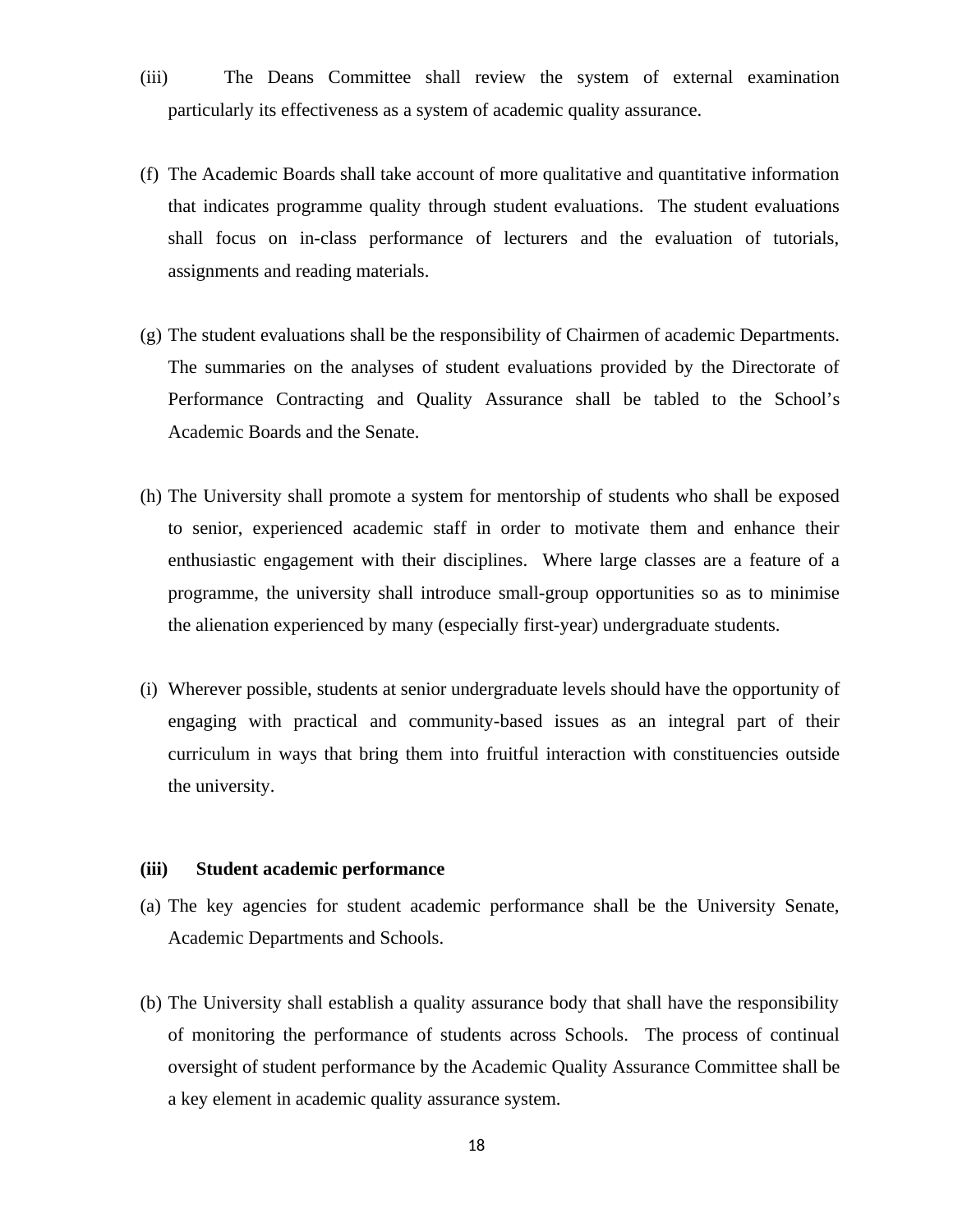- (c) Academic Quality Assurance Committee shall report regularly to Deans Committee and the Senate.
- (d) The Academic departments shall play a key role in the area of student academic performance through assessment of coursework, setting and marking examinations and, recommending consolidated results to School Academic Boards and to the Senate Board of Examiners.
- (e) The system of external examination shall be the principal means of quality assurance that offers comprehensive mechanism of checks and balances. External Examiners shall be required to evaluate the curriculum as a whole, making an important contribution to programme evaluation and to moderate students' academic performance by checking at least 30% of work (scripts) submitted.
- (f) The University shall establish a requirement for a partnered approach to student learning that is recognized formally in the university. Under such a system, students to varying degrees will receive teaching in order to learn, but progressively should learn to learn for themselves. Students' responsibilities in this regard shall be made explicit in the Student's handbook, to which students shall subscribe as a condition of admission to the University.

#### <span id="page-18-0"></span>**(iv) Appointment of academic staff and heads of academic units**

- (a) The university shall establish system of academic staff recruitment, which requires external advertisement of vacant positions and a selection process that requires a selection committee to shortlist candidates for interview by the University Appointments and Promotions Committee or the Council as established by the university statutes.
- (b) The University shall ensure that the positions of Chairmen of Departments, Deans of Schools and Directors of Campuses and Institutes are filled as per the university statutes.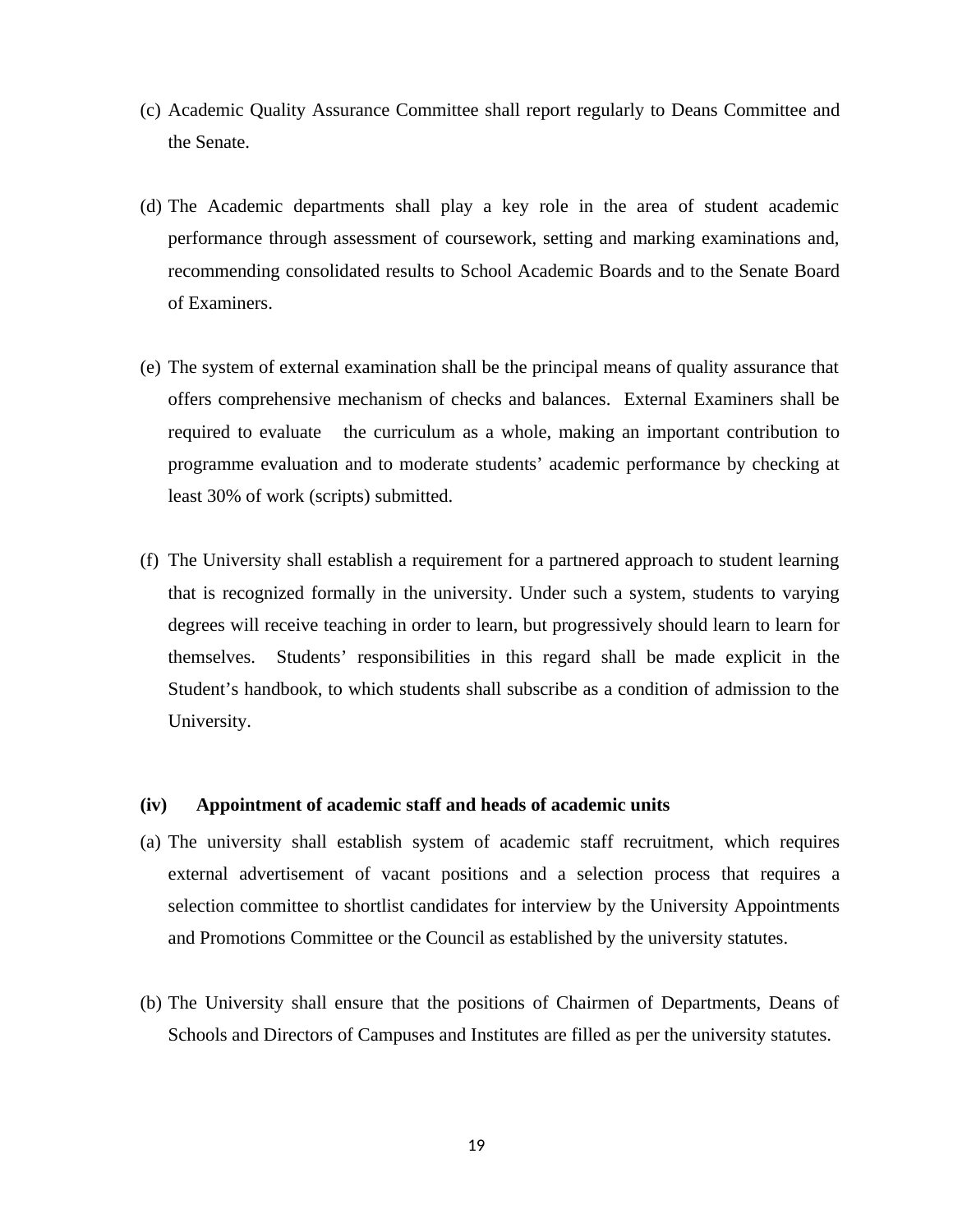(c) The university shall ensure that the newly appointed Chairmen of Departments, Deans of Schools and Directors of Campuses and Institutes of the university are orientated on their functions, roles and expected performance contracting deliverables. The orientation exercise shall be carried out within one (1) month of their appointments.

#### <span id="page-19-0"></span>**(v) Enhancing quality teaching at undergraduate level**

- (a) The university shall ensure that each academic programme shall be headed by a full-time appropriate and qualified Senior Lecturer and above with at least five (5) years university teaching experience, who shall hold a doctorate degree in the relevant field of study.
- (b) Each academic programme shall be supported by at least two (2) other appropriate fulltime academic staff members with appropriate qualifications and experience.
- (c) The recruitment of staff shall take into account constitutional requirements on gender parity and disability mainstreaming.
- (d) The university shall provide academic staff with optimal opportunities for professional development and career advancement. This shall be undertaken as follows:
- (i) The academic staff member shall plan their activities with the Chairman of Department on an annual basis.
- (ii) The Chairman of Department shall review each year, a staff work portfolio or its equivalent and ensure this is consistent with the set performance targets of the department and the job descriptions for the academic staff members.
- (iii) The performance of all Chairmen of academic Departments shall be reviewed annually by the Deans of the Schools and the performance of all Deans shall be reviewed annually by the Deputy Vice-Chancellor (ARSA).
- (iv)The academic staff performance appraisals shall cover the fields of teaching, research, administration and other activities. Areas of weakness shall be identified and developmental strategies to address these weaknesses shall be discussed with the concerned staff member.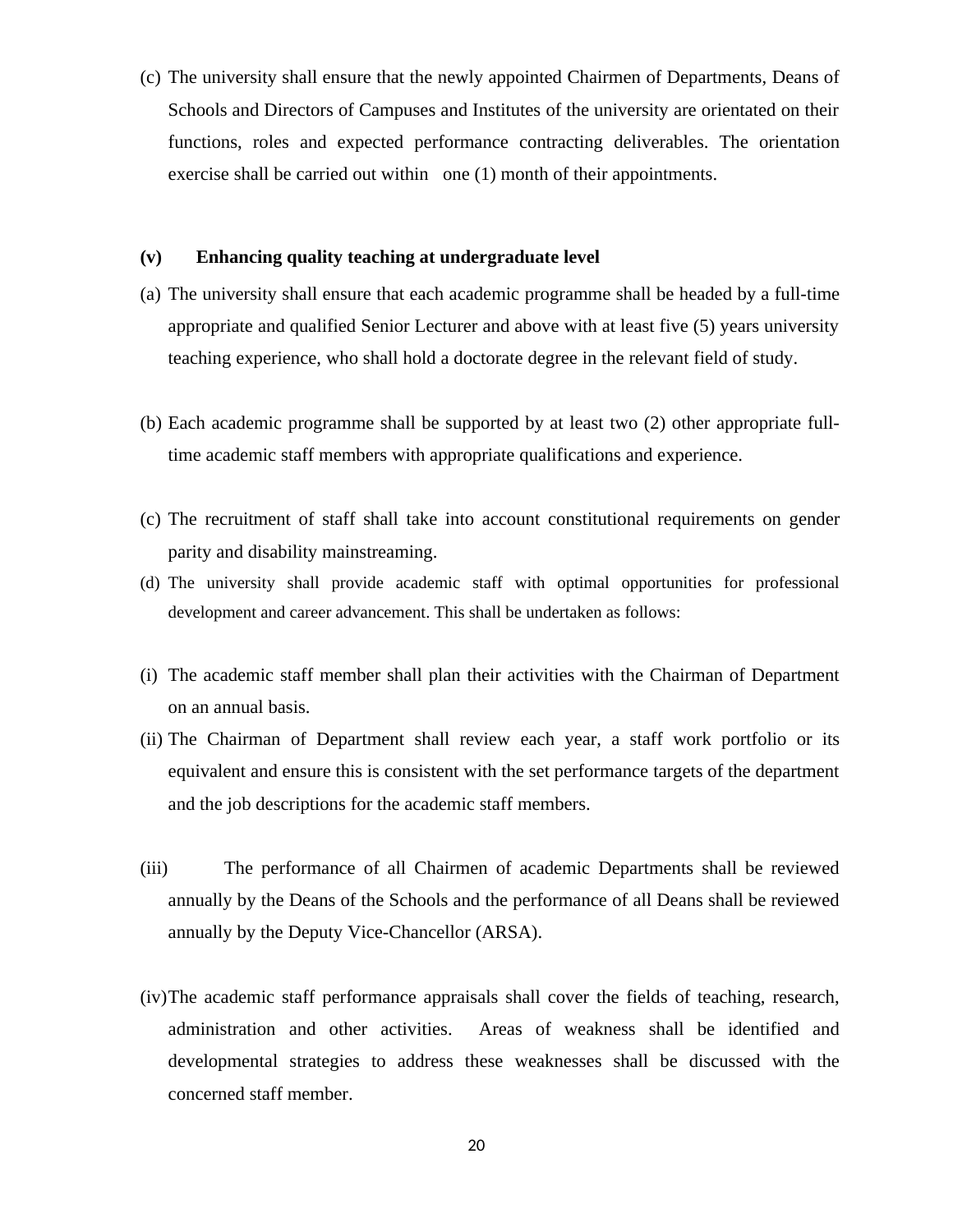- (v) The outcomes of the academic staff performance appraisals/reviews shall be recorded so that expectations are clear both to the Chairman of Department and to the academic staff member.
- (vi)The annual performance appraisals/ reviews are important in their own right, and shall apply to all academic staff, whether or not they wish to be considered for promotion.
- (vii)The university shall make the creative and critical engagement with teaching and learning more visible in the institution, and shall acknowledge and reward such work more effectively.
- (e) The university shall implement a benchmark of basic acceptable teaching practice that shall include the following:
- (i) The provision of clearly written course outlines, setting out what is expected of students for the complete course. These shall be availed to the students well in advance at the beginning of the course, to allow students adequate time to prepare.
- (ii) Provision of a list of required and recommended reference materials for courses, at the beginning of the course, and the provision of this material either in the University Library (in adequate numbers of copies) or in the local bookshop.
- (iii) A clear and well-designed system of assessment for the course, which sets out what is expected of a student, and the relative value of different coursework, continuous assessment tests and examination components.
- (iv)Provision to all students within the first week of the semester, of the proposed dates and schedule of CATs.
- (v) A fair and consistent approach to hearing requests for concessions and re-marking of examinations and assignments and for leave of absence from lectures, tutorials and other class sessions.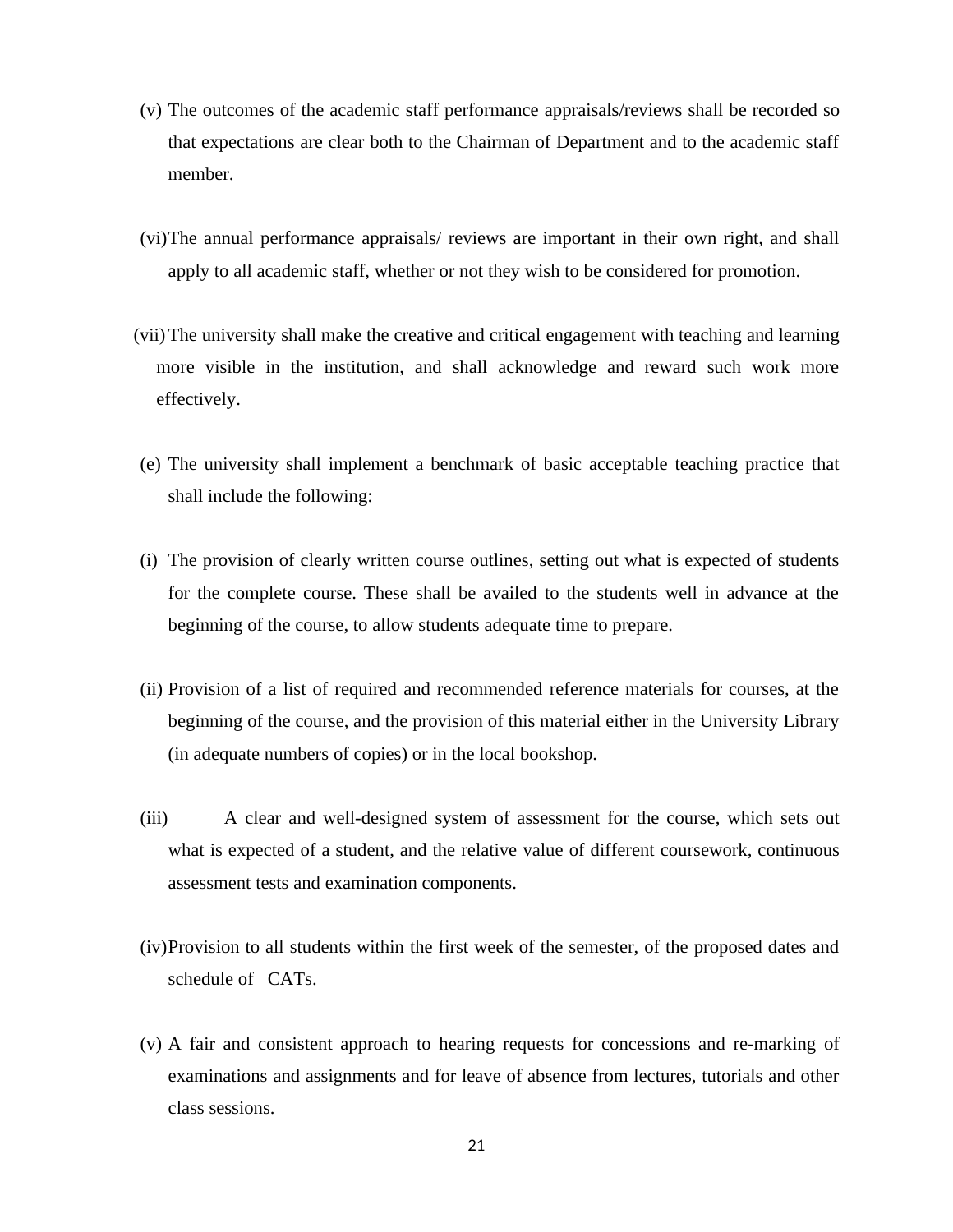- (vi)Adherence to an agreed and published timetable for lectures, tutorials and other teaching sessions that respects the need of students to plan their class attendance and study time.
- (vii) Adherence to the scheduled times of classes, including prompt arrival, completing lectures on time, and cancelling a scheduled class only as a last resort.
- (viii) The availability of lecturers and other teaching staff to meet with students, with advertised office hours.
- (ix)Return of work submitted for assessment within a reasonable period of time, preferably within 2 weeks, and with adequate and appropriate comments and other forms of evaluation.
- (x) Adherence to time set for setting and moderating examination papers at departmental level.
- (xi)Consistent marking of examination papers and effective moderation of examination marking by the lecturer concerned.
- (xii) The university shall ensure that the above considerations are contained in academic procedures of the university.

#### <span id="page-21-0"></span>**(vi) Monitoring of teaching at undergraduate level**

- (a) The mechanisms of monitoring teaching shall include lecture audit forms that shall be signed by the lecturer and the class representative after each lesson. At the end of the semester, the class representative shall submit the signed lecture audit form to the Chairman of the respective Department.
- (b) In addition, the students shall be required to sign a class attendance register at the end of every lecture that they attend. The signed lecture attendance register shall be submitted to the Chairman of Department at the end of the Semester.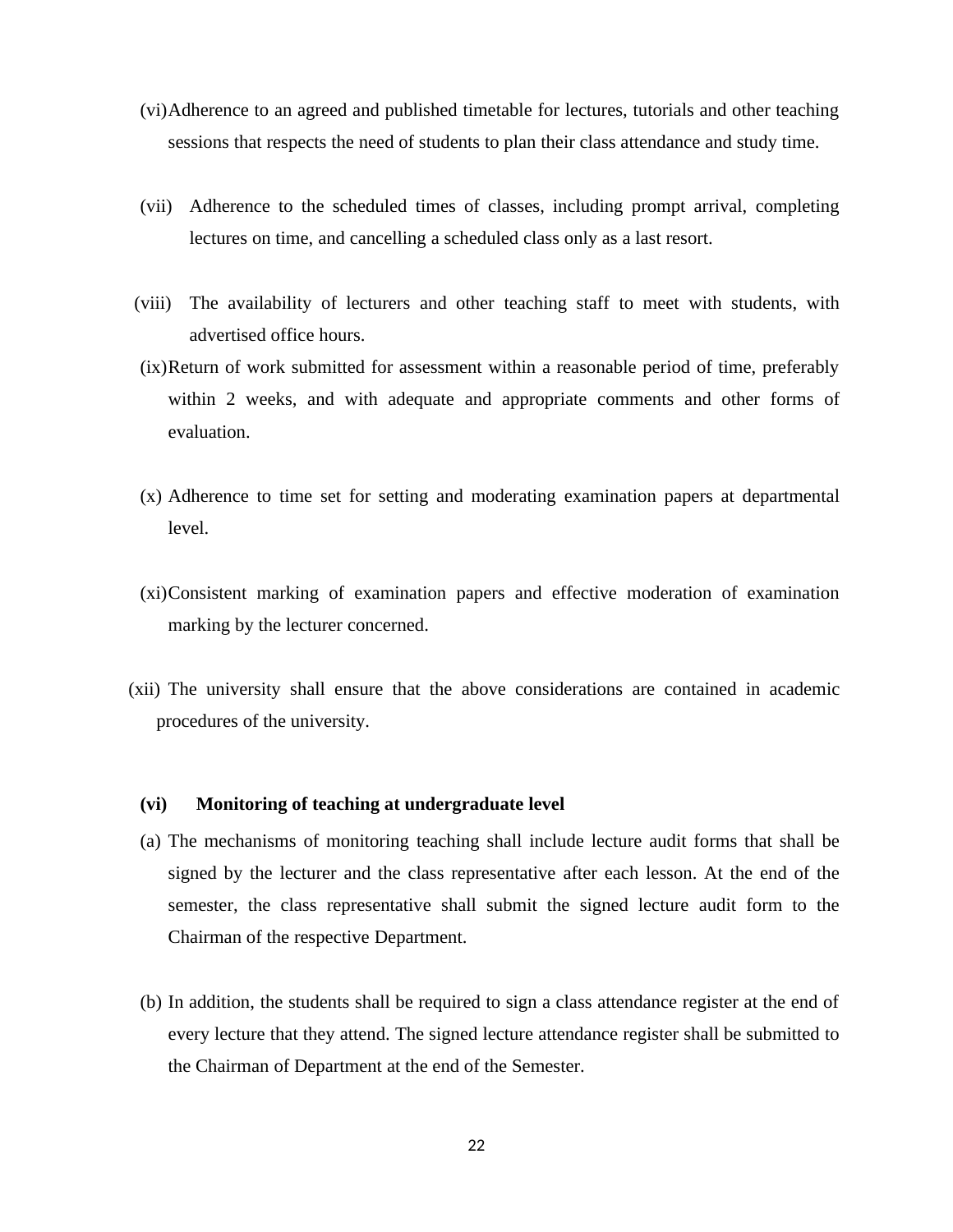- (c) The university shall set a minimum number of course units that a lecturer can teach in any given semester. No lecturer shall be allowed to teach more than 6 course units in a semester, unless authorised by the Deputy Vice-Chancellor (ARSA).
- (d) The maximum lecturer workload shall be 40 hours per week and shall include teaching; preparation of examination papers; marking of examination scripts; tutorials; preparation of teaching; supervision of academic work; administrative work; laboratory and laboratory preparation; and research/research assignments*.*
- (e) Lecturers who fail or refuse to teach a minimum number of course unit topics as indicated in the course unit descriptions/syllabus shall be subjected to a disciplinary process.
- (f) Students who fail to attend 2/3 of the lectures shall not be allowed to sit for end of semester examinations.

#### <span id="page-22-0"></span>**(vii) Duration of a Semester**

- (a) The minimum and maximum duration of a semester shall be consistent with the requirements of CUE as approved by the University Senate. The minimum and maximum duration of a semester shall therefore be 12 and 15 weeks, respectively.
- (b) In an academic year, the minimum and maximum number of semesters shall be 2 and 4, respectively. The normal number of semesters in an academic year shall be 3 that shall be reviewed by the Senate as may be necessary or appropriate.
- (c) The Senate shall retain powers to amend the periods of semesters in an academic year but shall not reduce the duration of a semester below the minimum requirements set by CUE.

#### <span id="page-22-1"></span>**(viii) Students Assessment and Examinations**

(a) The assessment and examination of students in the university shall be according to the university examination regulations and the university statutes.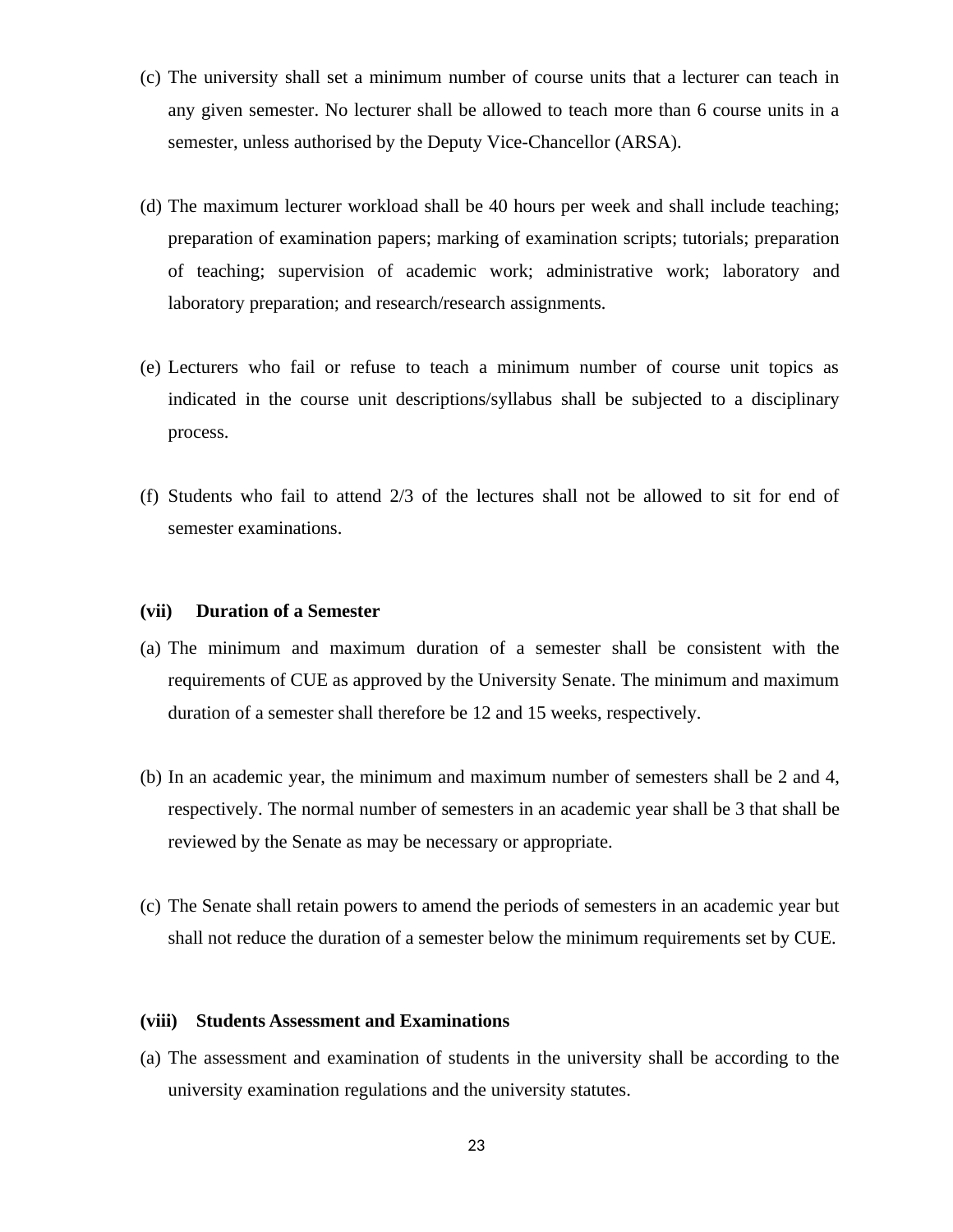(b) The mode and process of student assessment shall be based on CATS, ordinary university examinations at the end of every semester, special examinations, retake examinations and project examinations.

#### <span id="page-23-0"></span>**(ix) Administration of examinations**

(a) Examinations in the university shall be administered according to the university regulations and procedures as defined in the academic procedures and the university statutes.

#### <span id="page-23-1"></span>**(x) Academic Integrity**

Matters related to academic integrity shall be handled according to the university regulations and the academic integrity policy.

#### <span id="page-23-2"></span>**(xi) Industrial Attachment and Teaching Practice**

- (a) All students undertaking education programmes shall go for teaching practice whereas all the students undertaking other academic programmes shall go for Industrial Attachment. This is intended to provide students with an opportunity to acquire and improve their knowledge, skills and attitudes from a real work environment.
- (b) The maximum duration for each industrial attachment or teaching practice shall be three (3) months. The students shall proceed for industrial attachment or teaching practice at the end of third year of their studies.
- (c) Industrial attachments shall be carried out according to the Industrial attachment policy of the university and the teaching practice shall be carried out according to the teaching practice policy of the university.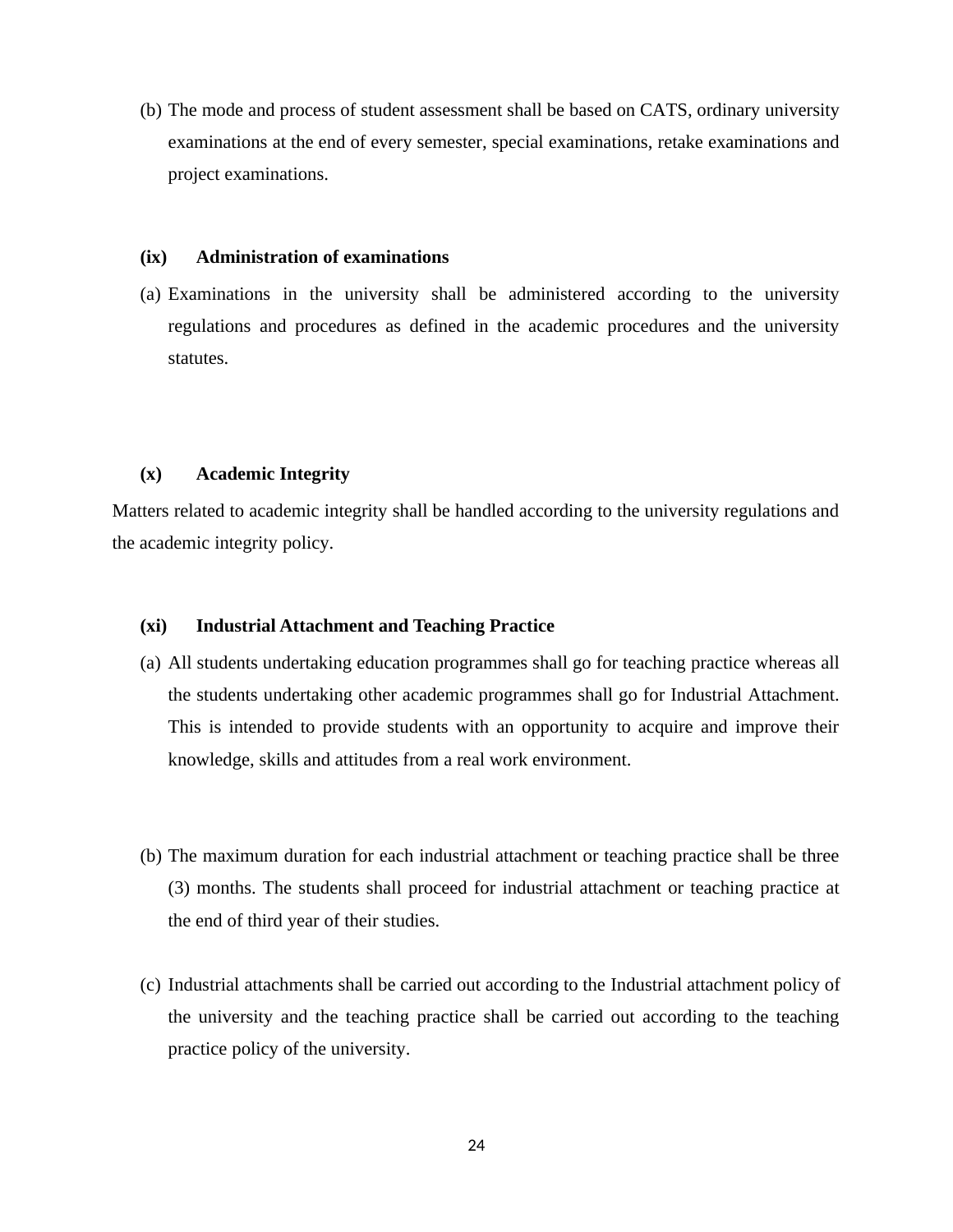#### <span id="page-24-0"></span>**(xii) Beyond graduation**

- (a) The university shall recognize the long term factors that constitute the key domain of the University's general quality-by-reputation particularly the employability and career success of the university graduates.
- (b) Systematic and regular destination studies (tracer studies) shall be undertaken to collect information about graduate careers and for feeding back intelligence about job market requirements and for improving the academic programmes contents.

#### <span id="page-24-1"></span>**4. POSTGRADUATE STUDIES**

#### <span id="page-24-2"></span>*1) Postgraduate recruitment and enrolment*

- (a) The admission of postgraduate students into various postgraduate degree programmes shall be according to the university rules and regulations and statutes as defined further in the academic procedures.
- (b) The processing of applications for admission into postgraduate degree programmes shall be according to the procedures of the University as stated in the university Statutes, clause nineteen (19).
- (c) Members of staff of South Eastern Kenya University wishing to be enrolled for postgraduate studies in the university shall not be admitted to academic programmes offered in the departments in which they are stationed.

#### <span id="page-24-3"></span>*2) Credit Transfer and Exemptions*

The granting of Credit Transfer and Exemptions to applicants for candidates applying for admission into postgraduate programmes shall be according to the university policy on credit transfer and exemptions.

#### <span id="page-24-4"></span>*3) Course Requirements*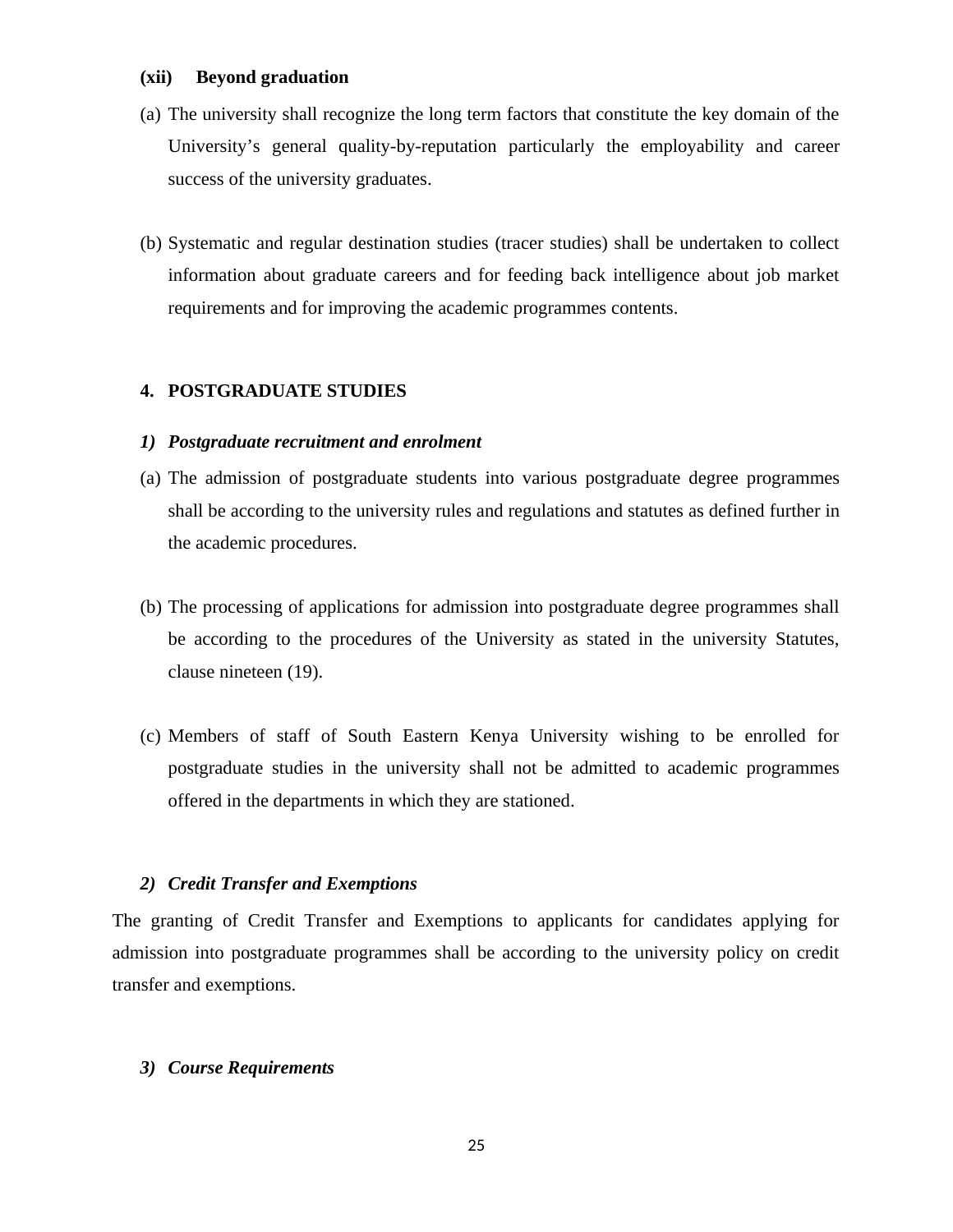#### **(a) Student Class Attendance**

Student registered for a postgraduate degree programme shall be required to regularly attend lectures, tutorials, group discussions, seminar, among others. A candidate must have attended an equivalent of 2/3 of lectures to be allowed to sit for the end of semester examinations.

#### **(b) Research proposal**

- (i) Candidates registered for a Masters degree programme shall be required to prepare and submit a research paper.
- (ii) Candidates applying to be registered for a PhD degree programme shall be required to prepare and submit a draft research proposal.

#### **(c) Obligation of the lecturer**

The lecturers responsible for the delivery of postgraduate academic programmes shall have the following obligations:

- (i) Conduct research to obtain the most current knowledge, ideas, tools, methodologies and processes to be shared with the students.
- (ii) Facilitate critical thinking and development of analytical capabilities of the students.
- (iii) Introduce students to key topics and guide students in problem-solving assignments.
- (iv)Monitor the progress of each student and advice on the corrective action where progress of the students is unsatisfactory.
- (v) Regularly review the progress of each of the candidate and provide feedbacks on the research carried out by the students.
- (vi)Ensure teaching meets the highest academic standards possible.
- (vii) Set and mark continuous assessment tests and the final examinations.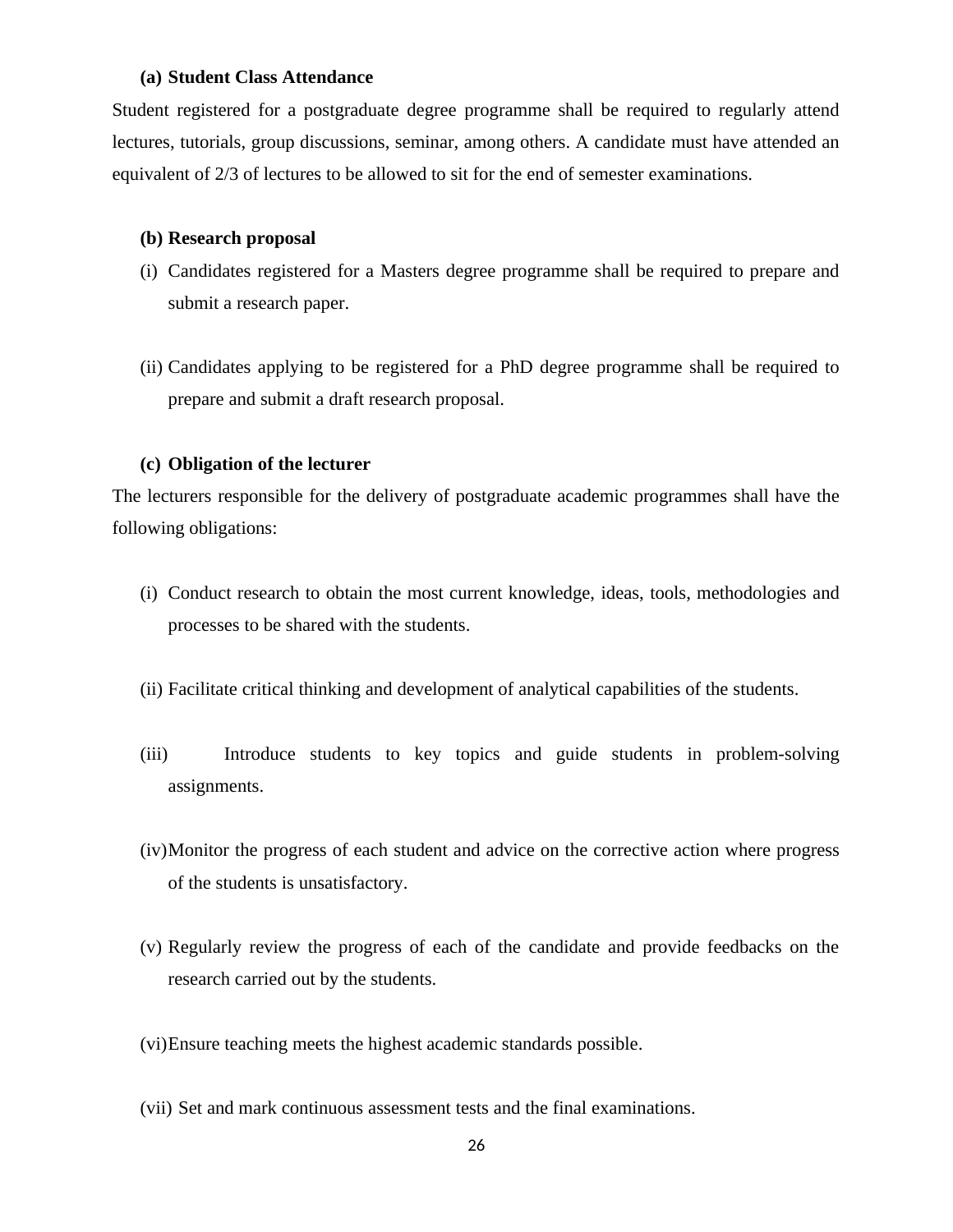(viii)Guide students on group discussions and seminar presentations.

#### <span id="page-26-0"></span>*4) Postgraduate learning*

- (i) The university shall promote effective teaching and supervision of postgraduate students.
- (ii) Effective guidance at the postgraduate level shall focus not only on the intellectual input, but also on the "life skills" for successful research activity.
- (iii) The university shall recognize the need for a focus on mentorship in general, and the enhancement of the ability of academic staff to provide such mentorship.
- (iv)The postgraduate education at both Masters and Doctoral levels shall involve either (i) coursework, research and examination or (ii) thesis only.
- (v) The university shall establish a system of formal agreements between postgraduate students and their supervisors. Such agreements shall set out expectations of the supervisors (frequency of meetings, return time for draft work, levels of practical support, intellectual property rights) and of the research student (commitment to the research topic, participation in the life of the academic department, ethics and the avoidance of plagiarism, acquisition of additional skills).
- (vi)The agreements stated above shall serve to limit the general liability of a supervisor and of the university.
- (vii) The university shall give a special focus on the quality of life of postgraduate students by providing social and recreational facilities to postgraduate student community.

#### <span id="page-26-1"></span>**5)** *Postgraduate Examination and Assessment*

(i) The postgraduate examinations and assessments shall be undertaken according to the university examination rules and common regulations and as per the university statutes.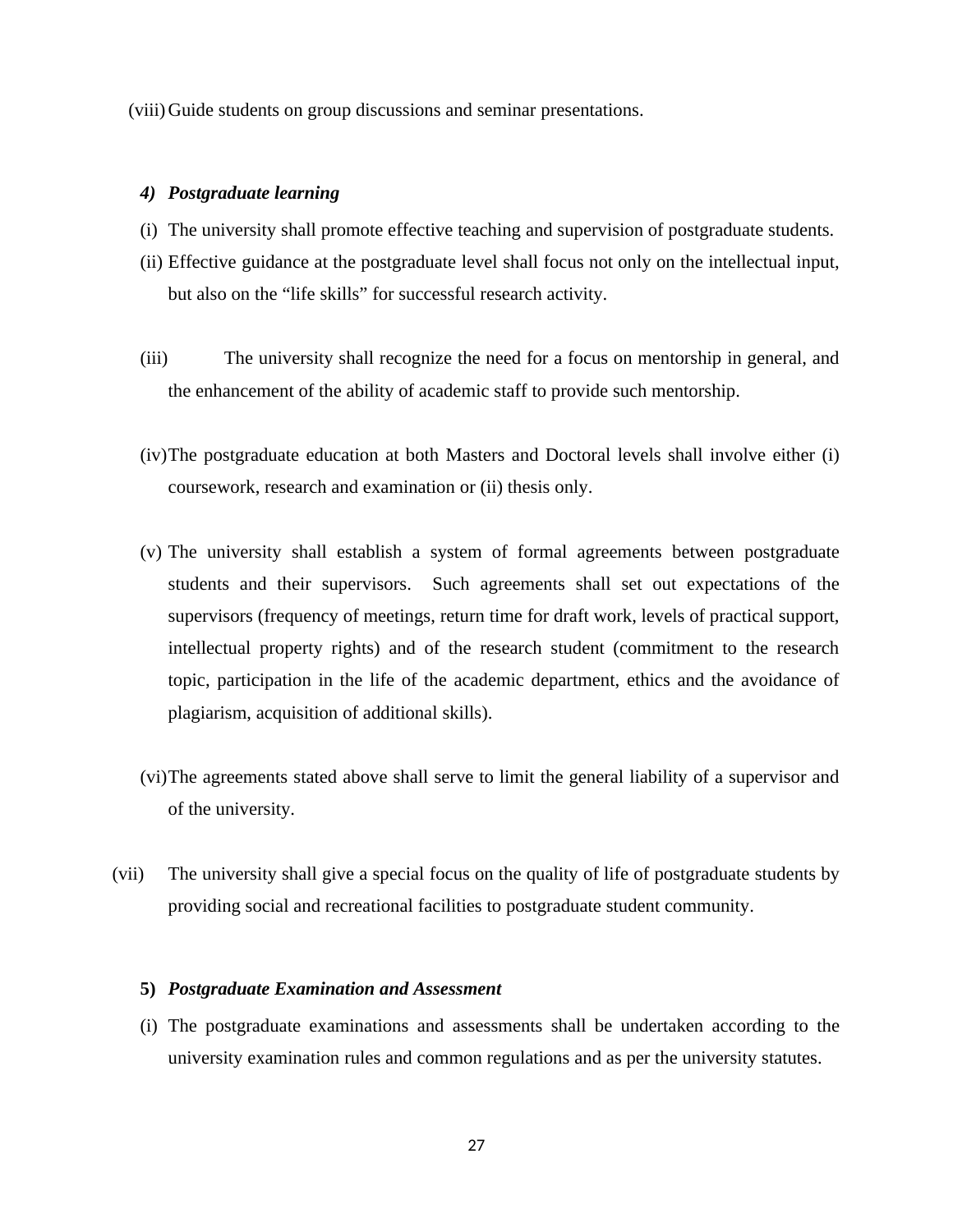- (ii) The assessments shall be carried in the form of : (i) CATS that shall be done throughout the first and second semester; (ii) End of the Semester Examinations that shall be given at the end of every semester for each of the course units taught during the semester; (iii) supplementary examinations that shall be given to candidates who fails the end of semester examinations; (iv) special examinations that shall be given to students who fail to sit for ordinary end of semester examination due to reasons that are acceptable to the School Academic Board and the University Senate, and (v) Thesis that shall be examined at the end of the study period.
- (iii)The grading of the postgraduate course units shall be according to university examination rules and regulations as expounded further in the statutes.

#### **6) Examination of Thesis and Project Reports:**

The examination of thesis and research projects shall be according to university rules and regulations as expounded in the university statutes.

#### <span id="page-27-0"></span>*7) Reviewing postgraduate programmes*

The university shall ensure postgraduate programmes are reviewed at the end of every cycle by a panel constituted by the Vice Chancellor in consultation with the Dean of the School and Chairman of the Department in which the programme is offered.

The university shall allocate resources for the review of postgraduate programmes at the end of a defined cycle period.

#### <span id="page-27-1"></span>**5. IMPLEMENTING THE ACADEMIC QUALITY ASSURANCE POLICY**

#### <span id="page-27-2"></span>*1) A system approach*

(a) The academic quality assurance policy shall be integrated into a SEKU's Quality Assurance System that meet both university's internal requirements, and the requirements of CUE.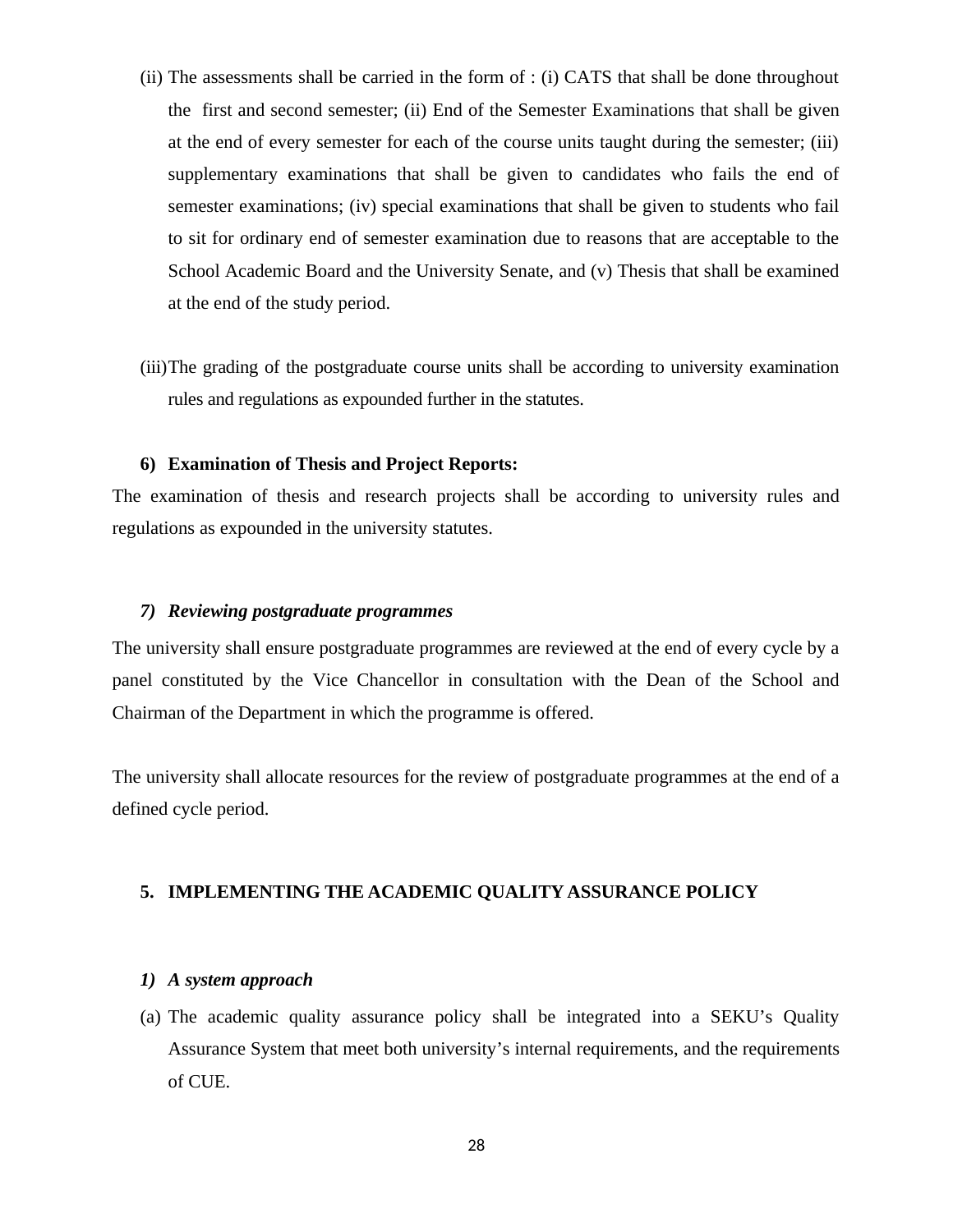- (b) The policy shall rely on the role of the Senate and of a number of key committees of the Senate and shall be effected by means of internal quality reviews, which are based on departmental self-evaluations/assessments and peer assessments.
- (c) Internal quality reviews shall be conducted by panels that include external advisors appointed by the Vice-Chancellor on the advice of the Dean of the respective School in which the programme is offered.
- (d) The university shall establish appropriate quality assurance mechanism that shall have the responsibility of ensuring effective implementation of the Academic Quality Assurance Policy of the university, including regular review and updating of the system.

#### *2) Review of academic programmes and academic institutions*

- (a) The university shall conduct Institutional and Academic Programmes self-assessments according to CUE Guidelines for Self-Assessment. Such assessments shall culminate in the preparation of SARs.
- (b) The Academic Programmes Self Assessments shall focus on the review of academic programmes offered in various Schools of the university.
- (c) The Institutional Self Assessments shall focus on the review of Schools and Departments of the University. Both Institutional and Academic Programmes Assessments shall be carried out in five year cycles or as it may be appropriate and shall be organized so that assessments and or reviews are staggered and distributed between Schools to ensure that individual workloads are appropriately spread.

#### <span id="page-28-0"></span>*3) Self-Assessment and Review of Academic Programmes*

The Academic Programmes shall be subjected to periodic reviews and or self-assessments as per the requirements of the Commission for University Education (CUE) and Universities Act 2012.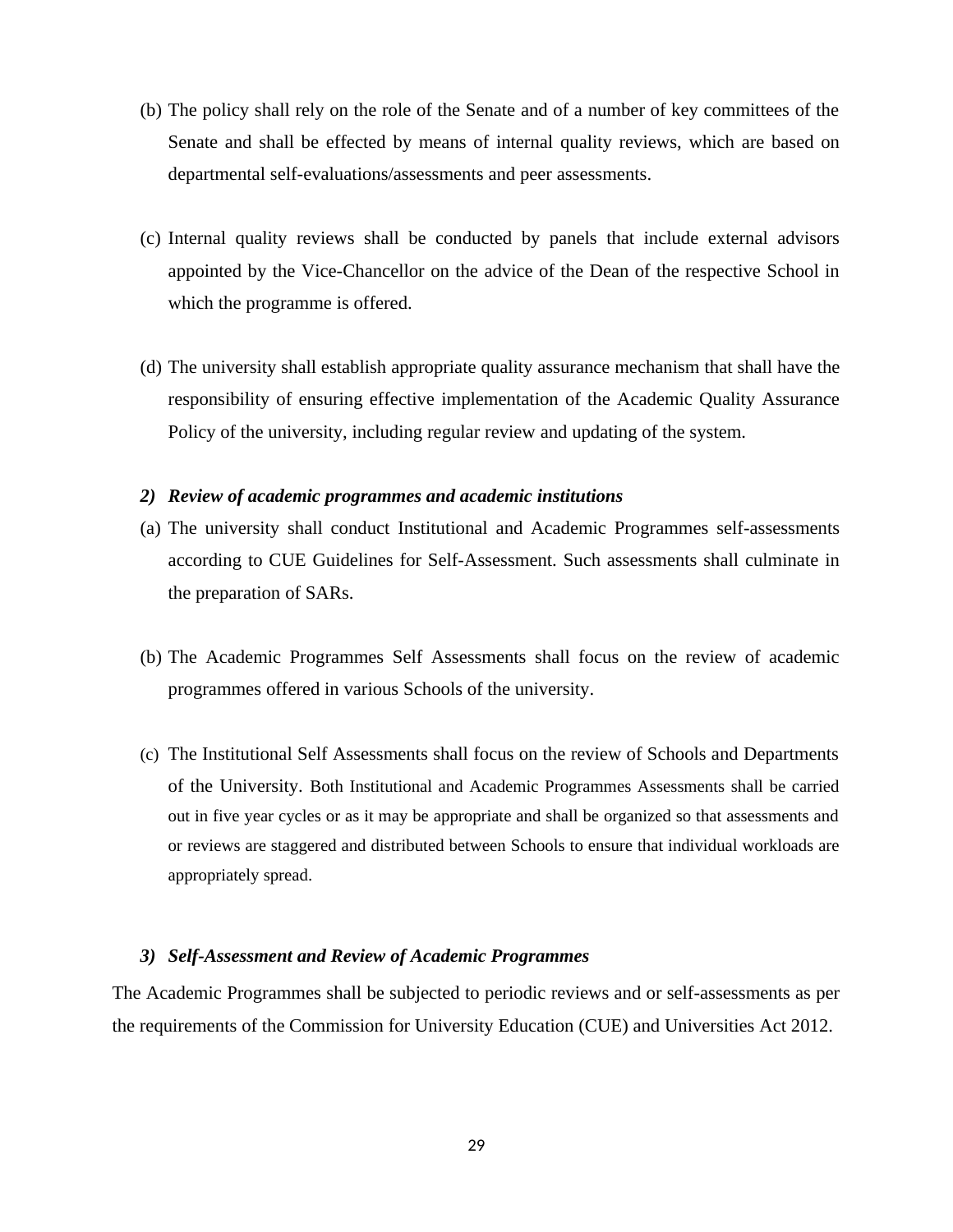The reviews of Academic Programmes shall concentrate on the management and delivery of undergraduate and postgraduate curricula offered in various schools of the university.

#### <span id="page-29-0"></span>*4) Self-Assessment and Review of Academic Departments and Schools*

Reviews of Academic Departments and Schools shall focus on the learning and teaching environment – the day-to-day quality of intellectual life in a department or school, and the ways in which this environment constitutes the quality of courses offered by the department or school, of research, and of community service.

The Institutional and Academic programmes review or self-assessments shall be undertaken by a Self-Assessment Committee appointed by the Vice Chancellor in consultation with the Dean of the School and the Senate. Such a committee shall include at least two members of staff of the department or school under review, Dean of the School and at least two professors from other schools of the university.

#### <span id="page-29-1"></span>*5) Implementation of the policy*

Accountability for quality assurance shall therefore rest with Senate, Schools and Departmental Academic Boards.

The primary responsibility for academic quality assurance in the university shall rest with the Vice Chancellor.

The day to day implementation of the academic quality assurance policy shall be overseen by the Deputy Vice Chancellor (Academic, Research and Students Affairs).

The University shall establish an Academic Quality Assurance Committee to oversee and spearhead the implementation of this policy in the university.

The University shall also constitute Self-Assessment Committees for the institutional (Departments and Schools) self-assessment and academic programmes self-assessment according the Commission for University Education Guidelines for Self-Assessments (2014).